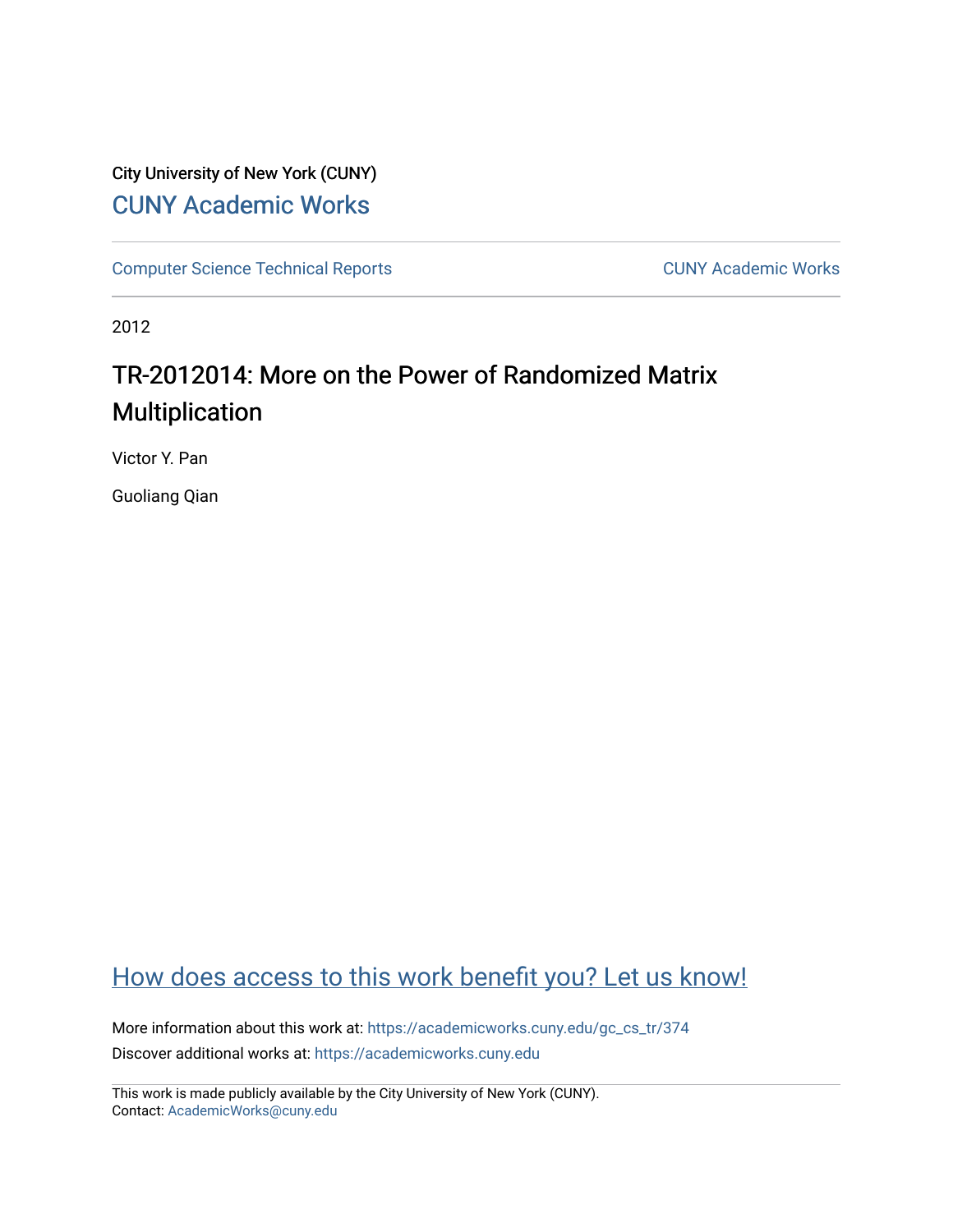# **More on the Power of Randomized Matrix Multiplication** <sup>∗</sup>

Victor Y. Pan<sup>[1,2],[a]</sup> and Guoliang Qian<sup>[2],[b]</sup>

[1] Department of Mathematics and Computer Science Lehman College of the City University of New York Bronx, NY 10468 USA [2] Ph.D. Programs in Mathematics and Computer Science The Graduate Center of the City University of New York New York, NY 10036 USA [*a*] victor.pan@lehman.cuny.edu http://comet.lehman.cuny.edu/vpan/ [*b*] gqian@gc.cuny.edu

#### **Abstract**

A random matrix is likely to be well conditioned, and motivated by this well known property we employ random matrix multipliers to advance some fundamental matrix computations. This includes numerical stabilization of Gaussian elimination with no pivoting as well as block Gaussian elimination, approximation of the leading and trailing singular spaces of an ill conditioned matrix, associated with its largest and smallest singular values, respectively, and approximation of this matrix by low-rank matrices, with further extensions to the approximation of tensor decomposition. We formally support the efficiency of the proposed techniques where we employ Gaussian random multipliers, but our extensive tests have consistently produced the same outcome where instead we used sparse and structured random multipliers, defined by much fewer random parameters compared to the number of their entries.

**2000 Math. Subject Classification:** 15A52, 15A12, 15A06, 65F22, 65F05

**Key Words:** Random matrices, GENP, Low-rank approximation, Numerical rank

### **1 Introduction**

It is well known that A random matrix is likely to be well conditioned [D88], [E88], [ES05], [CD05], [SST06], [B11], and motivated by this well known property we apply randomized matrix multiplication to advance some fundamental matrix computations. We stabilize numerically Gaussian elimination with no pivoting as well as block Gaussian elimination, approximate leading and trailing singular spaces of an ill conditioned matrix *A*, associated with its largest and smallest singular values, respectively, approximate this matrix by low-rank matrices, and compute a Tensor Train approximation of a tensor as well as approximation of a matrix by a structured matrix lying nearby.

<sup>∗</sup>Some results of this paper have been presented at the ACM-SIGSAM International Symposium on Symbolic and Algebraic Computation (ISSAC '2011), San Jose, CA, 2011, the 3nd International Conference on Matrix Methods in Mathematics and Applications (MMMA 2011) in Moscow, Russia, June 22-25, 2011, the 7th International Congress on Industrial and Applied Mathematics (ICIAM 2011), in Vancouver, British Columbia, Canada, July 18-22, 2011, the SIAM International Conference on Linear Algebra, in Valencia, Spain, June 18-22, 2012, and the Conference on Structured Linear and Multilinear Algebra Problems (SLA2012), in Leuven, Belgium, September 10-14, 2012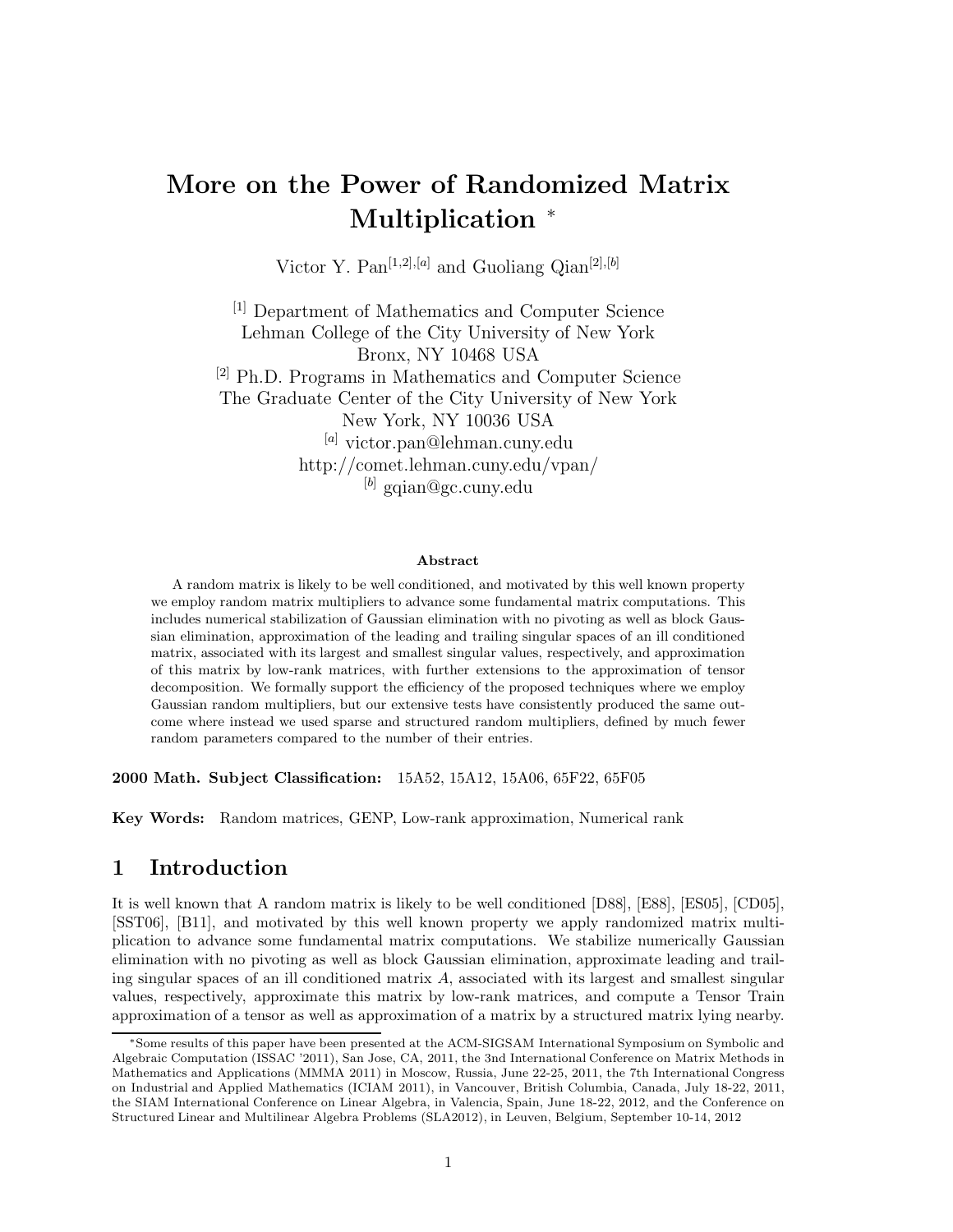Our numerical tests are in good accordance with our formal study, except that in our tests all algorithms have fully preserved their power even where we dramatically decreased the number of random parameters involved by using sparse and structured multipliers.

#### **1.1 Numerically safe Gaussian elimination with no pivoting**

Hereafter "flop" stands for "arithmetic operation", by saying "expect" and "likely" we mean "with probability 1 or close to 1",  $\sigma_j(A)$  denotes the *j*th largest singular value of an  $n \times n$  matrix *A*, and the ratio  $\kappa(A) = \sigma_1(A)/\sigma_\rho(A)$  for  $\rho = \text{rank}(A)$  denotes its condition number.  $\kappa(A) = ||A|| ||A^{-1}||$ if  $\rho = n$ , that is if *A* is a nonsingular matrix. If this number is large in context, then the matrix *A* is *ill conditioned*, otherwise *well conditioned*. For matrix inversion and solving linear systems of equations the condition number represents the output magnification of input errors,

$$
\kappa(A) \approx \frac{||\text{OUTPUT ERROR}||}{||\text{INDUT ERROR}||},\tag{1.1}
$$

and backward error analysis implies similar magnification of rounding errors [GL96], [H02], [S98].

To avoid dealing with singular or ill conditioned matrices in Gaussian elimination, one incorporates pivoting, that is row or column interchange. *Gaussian elimination with no pivoting* (hereafter we refer to it as *GENP*) can easily fail in numerical computations with rounding errors, except for the cases where the input matrices are strongly well conditioned, that is where all their leading principal square blocks are nonsingular and well conditioned. In particular diagonally dominant as well as positive definite well conditioned matrices have this property. For such matrices, GENP outperforms Gaussian elimination with pivoting [GL96, page 119]. Random matrices are likely to be strongly well conditioned, but we do not solve random linear systems of equations. We can, however randomize linear systems by applying random multipliers and then can apply GENP. We proposed and tested this approach in [PGMQ, Section 12.2] and [PQZa], and our tests consistently showed its efficiency even where we used just circulant or Householder multipliers filled with integers  $\pm 1$  and where we limited randomization to the choice of the signs  $\pm$  (see our Table 7.1 and [PQZa, Table 2]). Our Corollary 4.1 supports these empirical observations provided that the multipliers are square Gaussian random matrices. Formal study of structured preconditioning was stated as a challenge in [SST06], and the problem remains largely open (see some recent advance in [PQa]).

#### **1.2 Randomized low-rank approximation and beyond**

Our Corollary 4.1, supporting randomized GENP, relies on the probabilistic estimates for the ranks and condition numbers of the products  $\kappa(GA)$  and  $\kappa(AH)$  in terms of  $\kappa(A)$  where *G* and *H* are Gaussian random matrices (see Theorem 4.1). We also apply the same estimates to support randomized algorithms for the approximation of the leading singular spaces of an ill conditioned matrix *A* associated with its largest singular values. This can be immediately extended to the approximation of a matrix having a small numerical rank by low-rank matrices. The algorithm is numerially safe, runs at a low computational cost, and has a great number of highly important applications to matrix computations [HMT11]. We point out its further extensions to the approximation of a matrix by a structured matrix lying nearby and to computing a Tensor Train approximation of a tensor. Then again our formal support of these algorithms relies on using Gaussian random multipliers, but our tests show that random Toeplitz multipliers are as effective. This suggests formal and experimantal study of various other random structured and sparse multipliers that depend on smaller numbers of random parameters. Note the recent success of Tropp [T11] in this direction.

#### **1.3 Related work**

Preconditioning of linear systems of equations is a classical subject [A94], [B02], [G97]. Randomized multiplicative preconditioning for numerical stabilization of GENP was proposed in [PGMQ, Section 12.2] and [PQZa], but with no formal support for this approach. On low-rank approximation we refer the reader to the survey [HMT11]. We cite these and other related works throughout the paper and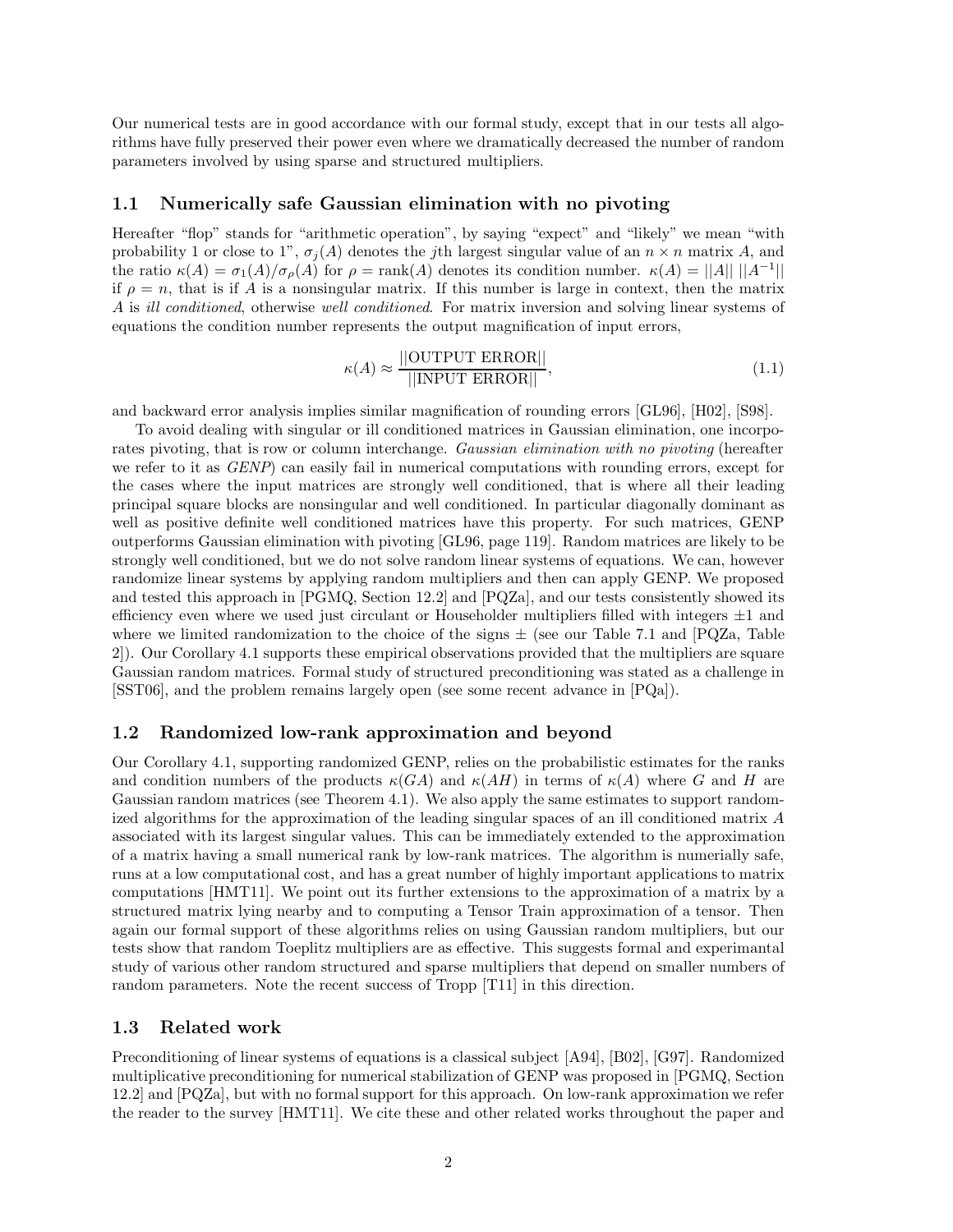refer to [PQZb, Section 11] on further bibliography. For a natural extension of our present work, one can combine randomized matrix multiplication with randomized augmentation and additive preprocessing of [PGMQ], [PIMR10], [PQ10], [PQ12], [PQZC], [PQZb], [PY09].

#### **1.4 Organization of the paper and selective reading**

In the next section we recall some definitions and basic results. We estimate the condition numbers of Gaussian random matrices in Section 3 and of randomized matrix products in Section 4, where we also comment on numerical stabilization of GENP. In Sections 5 and 6 we apply randomized matrix multiplication to approximate the leading and trailing singular spaces of a matrix having a small numerical rank. We also approximate this matrix by a low-rank matrix, and point out applications to tensor decomposition and to approximation by structured matrices. In Section 7 we cover numerical tests, which constitute the contribution of the second author. In the Appendix we estimate the probability that a random matrix has full rank under the uniform probability distribution.

### **2 Some definitions and basic results**

We assume computations in the field  $\mathbb R$  of real numbers.

Hereafter "flop" stands for "arithmetic operation"; "expect" and "likely" mean "with probability 1 or close to 1" (we do not use the concept of the expected value), and the concepts "large", "small", "near", "closely approximate", "ill conditioned" and "well conditioned" are quantified in the context. Next we recall and extend some customary definitions of matrix computations [GL96], [S98].

#### **2.1 Some basic definitions on matrix computations**

 $\mathbb{R}^{m \times n}$  is the class of real  $m \times n$  matrices  $A = (a_{i,j})_{i,j}^{m,n}$ .

 $(B_1 \mid \ldots \mid B_k) = (B_j)_{j=1}^k$  is a  $1 \times k$  block matrix with blocks  $B_1, \ldots, B_k$ . diag $(B_1, \ldots, B_k)$  $\text{diag}(B_j)_{j=1}^k$  is a  $k \times k$  block diagonal matrix with diagonal blocks  $B_1, \ldots, B_k$ .

 $e_i$  is the *i*th coordinate vector of dimension *n* for  $i = 1, \ldots, n$ . These vectors define the identity matrix  $I_n = (\mathbf{e}_1 | \dots | \mathbf{e}_n)$  of size  $n \times n$ .  $O_{k,l}$  is the  $k \times l$  matrix filled with zeros. We write *I* and *O* where the size of a matrix is not important or is defined by context.

*A<sup>T</sup>* is the transpose of a matrix *A*.

#### **2.2 Range, rank, and generic rank profile**

 $\mathcal{R}(A)$  denotes the range of an  $m \times n$  matrix A, that is the linear space  $\{z : z = Ax\}$  generated by its columns. rank $(A) = \dim \mathcal{R}(A)$  denotes its rank.  $A_k^{(k)}$  denotes the leading, that is northwestern  $k \times k$  block submatrix of a matrix *A*. A matrix of a rank  $\rho$  has *generic rank profile* if all its leading  $i \times i$  blocks are nonsingular for  $i = 1, \ldots, \rho$ . If such matrix is nonsingular itself, then it is called *strongly nonsingular*.

**Fact 2.1.** *The set*  $\mathbb{M}$  *of*  $m \times n$  *matrices of rank*  $\rho$  *is an algebraic variety of dimension*  $(m+n-\rho)\rho$ *.* 

*Proof.* Let *M* be an  $m \times n$  matrix of a rank  $\rho$  with a nonsingular leading  $\rho \times \rho$  block  $M_{00}$  and write  $M =$  $\begin{pmatrix} M_{00} & M_{01} \\ M_{10} & M_{11} \end{pmatrix}$ . Then the  $(m - \rho) \times (n - \rho)$  *Schur complement*  $M_{11} - M_{10} M_{00}^{-1} M_{01}$  must vanish, which imposes  $(m - \rho)(n - \rho)$  algebraic equations on the entries of *M*. Similar argument can be applied where any  $\rho \times \rho$  submatrix of the matrix *M* (among  $\binom{m}{n}$ *ρ*  $\setminus$  *n ρ* such submatrices) is nonsingular. Therefore dim  $M = mn - (m - \rho)(n - \rho) = (m + n - \rho)\rho$ .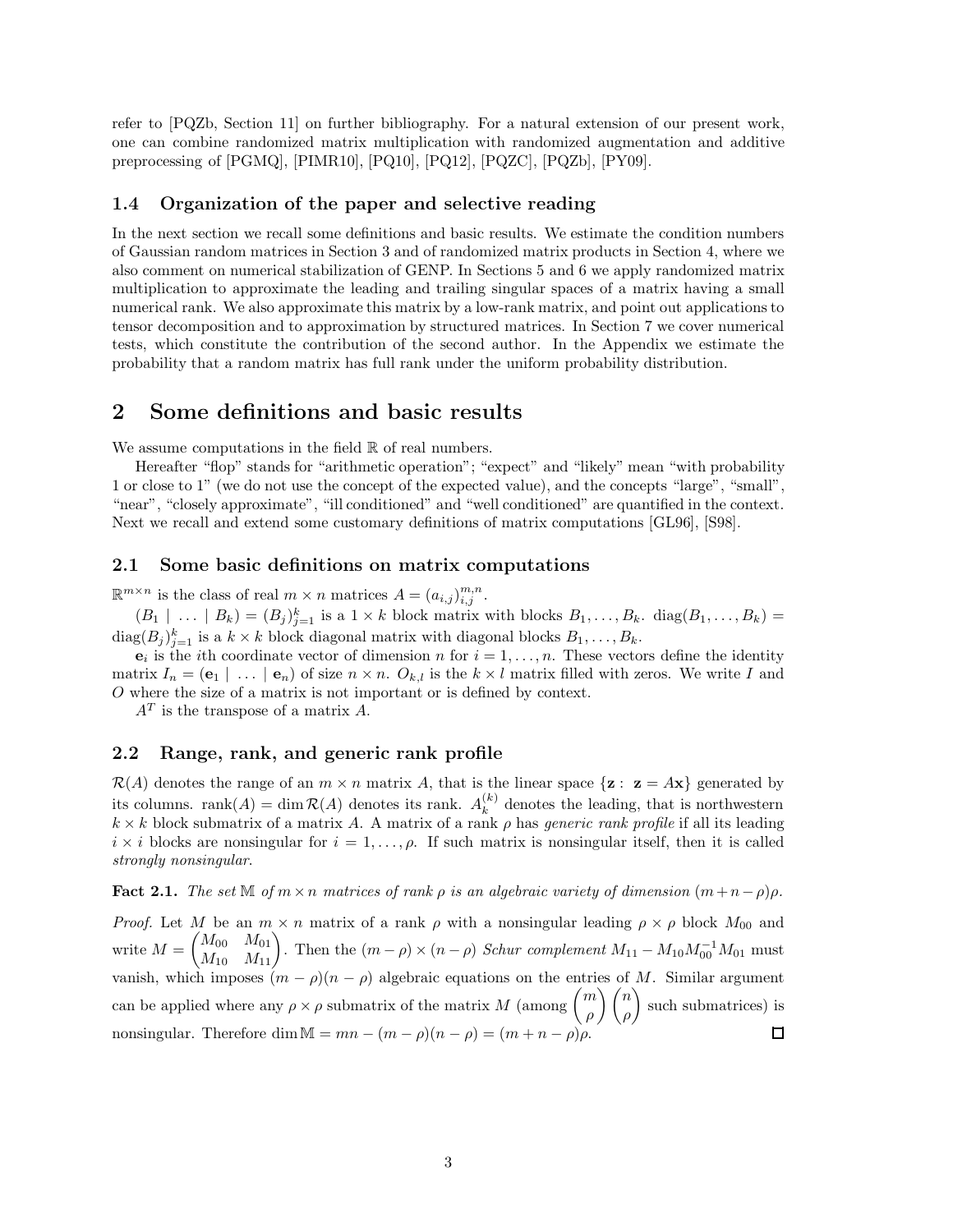#### **2.3 Orthogonal, Toeplitz and circulant matrices**

A real matrix *Q* is called *orthogonal* if  $Q^TQ = I$  or  $QQ^T = I$ . In Section 7 we write  $Q(A)$  to denote a unique orthogonal matrix specified by the following result.

**Fact 2.2.** *[GL96, Theorem 5.2.2]. QR factorization A* = *QR of a matrix A having full column rank into the product of an orthogonal matrix*  $Q = Q(A)$  *and an upper triangular matrix*  $R = R(A)$  *is unique provided that the factor R is a square matrix with positive diagonal entries.*

A *Toeplitz*  $m \times n$  matrix  $T_{m,n} = (t_{i-j})_{i,j=1}^{m,n}$  is defined by its first row  $(t_{-h})_{h=0}^{n-1}$  and the subvector  $(t_h)_{h=1}^{n-1}$  of its first column vector. Circulant matrices are the subclass of Toeplitz matrices where  $t_q = t_h$  if  $|g - h| = n$ .

**Theorem 2.1.**  $O((m+n)\log(m+n))$  *flops suffice to multiply an*  $m \times n$  *Toeplitz matrix by a vector.* 

#### **2.4 Norms, SVD, generalized inverse, and singular spaces**

 $||A||_h$  is the *h*-norm and  $||A||_F = \sqrt{\sum_{i,j=1}^{m,n} |a_{i,j}|^2}$  is the Frobenius norm of a matrix  $A = (a_{i,j})_{i,j=1}^{m,n}$ . We write  $||A|| = ||A||_2$  and  $||\mathbf{v}|| = \sqrt{\mathbf{v}^T \mathbf{v}} = ||\mathbf{v}||_2$  and recall from [GL96, Section 2.3.2 and Corollary 2.3.2] that  $\max_{i,j=1}^{m,n} |a_{i,j}| \leq ||A|| = ||A^T|| \leq \sqrt{mn} \max_{i,j=1}^{m,n} |a_{i,j}|,$ 

$$
\max_{i,j=1} |a_{i,j}| \le ||A|| - ||A|| - ||A|| \le \sqrt{mn} \max_{i,j=1} |a_{i,j}|,
$$
  

$$
\frac{1}{\sqrt{m}}||A||_1 \le ||A|| \le \sqrt{n}||A||_1, \quad ||A||_1 = ||A^T||_{\infty}, \quad ||A||^2 \le ||A||_1||A||_{\infty}, \tag{2.1}
$$

$$
||A|| \le ||A||_F \le \sqrt{n} \, ||A||,\tag{2.2}
$$

 $||AB||_h \leq ||A||_h ||B||_h$  for  $h = 1, 2, \infty$  and any matrix product *AB*. (2.3)

Define an *SVD* or *full SVD* of an  $m \times n$  matrix *A* of a rank  $\rho$  as follows,

$$
A = S_A \Sigma_A T_A^T. \tag{2.4}
$$

Here  $S_A S_A^T = S_A^T S_A = I_m$ ,  $T_A T_A^T = T_A^T T_A = I_n$ ,  $\Sigma_A = \text{diag}(\widehat{\Sigma}_A, O_{m-\rho,n-\rho}),$   $\widehat{\Sigma}_A = \text{diag}(\sigma_j(A))_{j=1}^{\rho}$ ,  $\sigma_j = \sigma_j(A) = \sigma_j(A^T)$  is the *j*th largest singular value of a matrix *A* for  $j = 1, \ldots, \rho$ , and we write  $\sigma_j = 0$  for  $j > \rho$ . These values have the minimax property

$$
\sigma_j = \max_{\dim(\mathbb{S}) = j} \min_{\mathbf{x} \in \mathbb{S}, \; ||\mathbf{x}|| = 1} \; ||A\mathbf{x}||, \; j = 1, \dots, \rho,
$$
\n
$$
(2.5)
$$

where S denotes linear spaces [GL96, Theorem 8.6.1]. Consequently  $\sigma_{\rho} > 0$ ,  $\sigma_1 = \max_{\vert \vert \mathbf{x} \vert \vert = 1} \vert \vert \mathbf{Ax} \vert \vert =$ ||*A*||.

**Fact 2.3.** *If*  $A_0$  *is a submatrix of a matrix*  $A$ *, then*  $\sigma_i(A) \geq \sigma_i(A_0)$  *for all j*.

*Proof.* [GL96, Corollary 8.6.3] implies the claimed bound where *A*<sup>0</sup> is any block of columns of the matrix *A*. Transposition of a matrix and permutations of its rows and columns do not change singular values, and thus we can extend the bounds to all submatrices  $A_0$ . □

 $A^+ = T_A \operatorname{diag}(\hat{\Sigma}_A^{-1}, O_{n-\rho,m-\rho}) S_A^T$  is the Moore–Penrose pseudo-inverse of the matrix *A* of (2.4), and

$$
||A^{+}|| = 1/\sigma_{\rho}(A) \tag{2.6}
$$

for a matrix *A* of a rank  $\rho$ .  $A^{+T}$  stands for  $(A^{+})^{T} = (A^{T})^{+}$ , and  $A^{-T}$  stands for  $(A^{-1})^{T} = (A^{T})^{-1}$ .

In Sections 5–6 we use the following definitions. For every integer *k* in the range  $1 \leq k < \text{rank}(A)$ define the partition  $S_A = (S_{k,A} | S_{A,m-k})$  and  $T_A = (T_{k,A} | T_{A,n-k})$  where the submatrices  $S_{k,A}$ and  $T_{k,A}$  are formed by the first *k* columns of the matrices  $S_A$  and  $T_A$ , respectively. Write  $\Sigma_{k,A}$  $diag(\sigma_j(A))_{j=1}^k$ ,  $\mathbb{S}_{k,A} = \mathcal{R}(S_{k,A})$  and  $\mathbb{T}_{k,A} = \mathcal{R}(T_{k,A})$ . If  $\sigma_k > \sigma_{k+1}$ , then  $\mathbb{S}_{k,A}$  and  $\mathbb{T}_{k,A}$  are the left and right *leading singular spaces*, respectively, associated with the *k* largest singular values of the matrix *A*, whereas their orthogonal complements  $S_{A,m-k} = \mathcal{R}(S_{A,m-k})$  and  $\mathbb{T}_{A,n-k} = \mathcal{R}(T_{A,n-k})$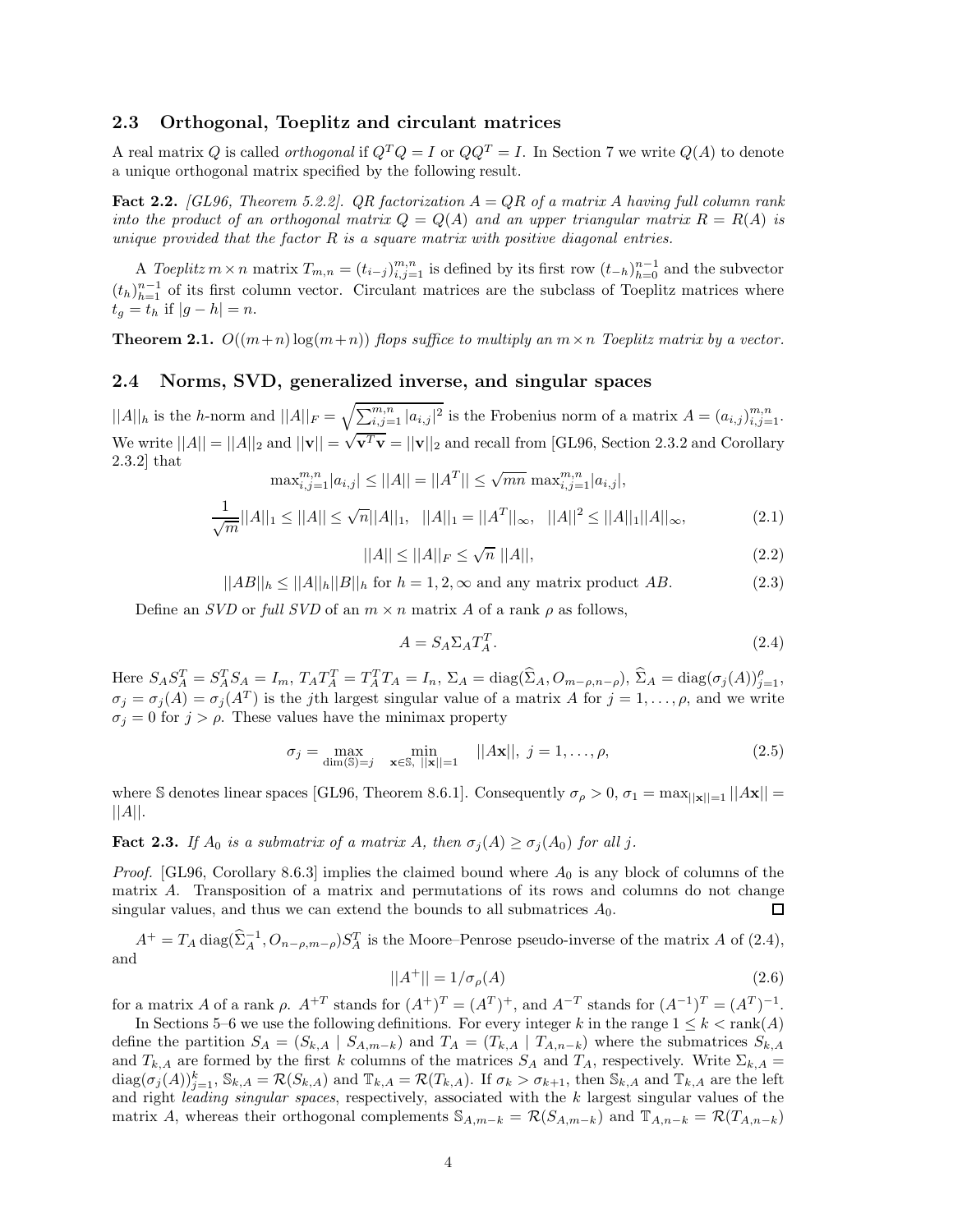are the left and right *trailing singular spaces*, respectively, associated with the other singular values of *A*. The pairs of subscripts  $\{k, A\}$  versus  $\{A, m - k\}$  and  $\{A, n - k\}$  mark the leading versus trailing singular spaces. The left singular spaces of  $A$  are the right singular spaces of  $A<sup>T</sup>$  and vice versa. All matrix bases for the singular spaces  $\mathcal{S}_{k,A}$  and  $\mathbb{T}_{k,A}$  are given by matrices  $S_{k,A}X$  and  $T_{k,A}Y$ , respectively, for nonsingular  $k \times k$  matrices *X* and *Y*. Orthogonal matrices *X* and *Y* define orthogonal matrix bases for these spaces. *B* is an *approximate matrix basis* for a space S within a relative error norm bound  $\tau$  if there exists a matrix *E* such that  $B + E$  is a matrix basis for this space S and if  $||E|| \leq \tau ||B||$ .

#### **2.5 Condition number, numerical rank and generic conditioning profile**

 $\kappa(A) = \frac{\sigma_1(A)}{\sigma_\rho(A)} = ||A|| \, ||A^+||$  is the condition number of an  $m \times n$  matrix *A* of a rank  $\rho$ . Such matrix is *ill conditioned* if  $\sigma_1(A) \gg \sigma_\rho(A)$  and is *well conditioned* otherwise. See [D83], [GL96, Sections 2.3.2, 2.3.3, 3.5.4, 12.5], [H02, Chapter 15], [KL94], [S98, Section 5.3], on the estimation of matrix norms and condition numbers.

An  $m \times n$  matrix A has *numerical rank*, denoted nrank(A) and not exceeding rank(A), if the ratios  $\sigma_j(A)/||A||$  are small for  $j > \text{nrank}(A)$  but not for  $j \leq \text{nrank}(A)$ .

**Remark 2.1.** *One can specify the adjective "small" above as "smaller than a fixed positive toler*ance". The choice of the tolerance can be a challenge, e.g., for the matrix diag(1.1<sup>-*j*)999</sup><sub>j=0</sub>.

If a well conditioned  $m \times n$  matrix *A* has a rank  $\rho < l = \min\{m, n\}$ , then almost all its close neighbours have full rank *l* (see Section 3.2), and all of them have numerical rank *ρ*. Conversely, suppose a matrix *A* has a positive numerical rank  $\rho = \text{nrank}(A)$  and *truncate its SVD* by setting to 0 all its singular values, except for the  $\rho$  largest ones. Then the resulting matrix  $A - E$  is well conditioned and has rank  $\rho$  and  $||E|| = \sigma_{\rho+1}(A)$ , and so  $A - E$  is a rank- $\rho$  approximation to the matrix *A* within the error norm bound  $\sigma_{\rho+1}(A)$ . At a lower computational cost we can obtain rank- $\rho$ approximations of the matrix *A* from its rank-revealing factorizations [GE96], [HP92], [P00a], and we further decrease the computational cost by applying randomized algorithms in Section 5.

An  $m \times n$  matrix has *generic conditioning profile* (cf. the end of Section 2.2) if it has a numerical rank *ρ* and if its leading *i* × *i* blocks are nonsingular and well conditioned for *i* = 1*,...,ρ*. If such matrix has full rank (that is if  $\rho = \min\{m, n\}$ ) and if it is well conditioned itself, then we call it *strongly well conditioned*. The following theorem shows that GENP and block Gaussian elimination applied to a strongly well conditioned matrix are numerically safe.

**Theorem 2.2.** *Cf. [PQZa, Theorem 5.1]. Assume GENP or block Gaussian elimination applied to an*  $n \times n$  *matrix A and* write  $N = ||A||$  *and*  $N = max_{j=1}^{n} ||(A_j^{(j)})^{-1}||$ *. Then the absolute values of all pivot elements of GENP and the norms of all pivot blocks of block Gaussian elimination do not exceed <sup>N</sup>* <sup>+</sup> *<sup>N</sup>*−*N*<sup>2</sup>*, whereas the absolute values of the reciprocals of these elements and the norms of the inverses of the blocks do not exceed N*−*.*

### **3 Ranks and conditioning of Gaussian random matrices**

#### **3.1 Random variables and Gaussian random matrices**

**Definition 3.1.**  $F_\gamma(y) = \text{Probability}\{\gamma \leq y\}$  (for a real random variable  $\gamma$ ) is the cumulative distribution function (cdf) of  $\gamma$  evaluated at y.  $F_{g(\mu,\sigma)}(y) = \frac{1}{\sigma\sqrt{2\pi}} \int_{-\infty}^{y} \exp(-\frac{(x-\mu)^2}{2\sigma^2}) dx$  for a Gaussian *random variable*  $g(\mu, \sigma)$  *with* a mean  $\mu$  and a positive variance  $\sigma^2$ , and so

$$
\mu - 4\sigma \le y \le \mu + 4\sigma \text{ with a probability near 1.} \tag{3.1}
$$

**Definition 3.2.** *A matrix (or a vector) is a* Gaussian random matrix (or vector) *with a mean*  $\mu$ and a positive variance  $\sigma^2$  if it is filled with independent identically distributed Gaussian random *variables, all having the mean*  $\mu$  *and variance*  $\sigma^2$ *.*  $\mathcal{G}_{\mu,\sigma}^{m\times n}$  *is the set of such Gaussian random*  $m \times n$ *matrices, which are* standard *for*  $\mu = 0$  *and*  $\sigma^2 = 1$ *. By restricting this set to*  $m \times n$  *Toeplitz matrices*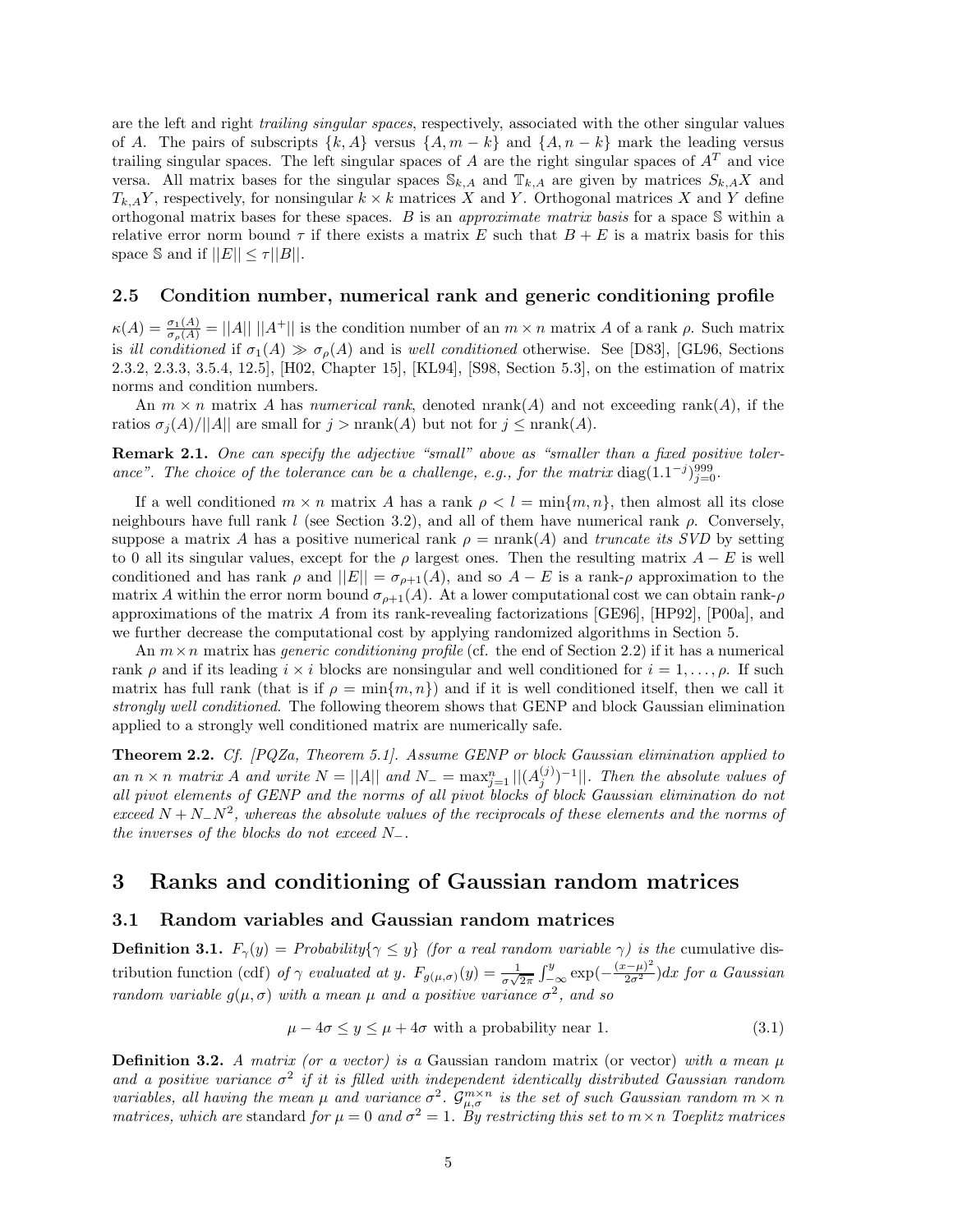*where only the m* + *n* − 1 *entries of the first row and column are independent we obtain the set of*  $\mathcal{T}_{\mu,\sigma}^{m\times n}$  Gaussian random Toeplitz *matrices . Likewise we obtain the set*  $\mathcal{Z}_{\mu,\sigma}^{n\times n}$  *of* Gaussian random circulant matrices*, where only n entries of the first row are independent.*

#### **3.2 Nondegeneration of Gaussian random matrices**

The total degree of a multivariate monomial is the sum of its degrees in all its variables. The total degree of a polynomial is the maximal total degree of its monomials.

**Lemma 3.1.** *[DL78], [S80], [Z79]. For a set* ∆ *of a cardinality*  $|\Delta|$  *in any fixed ring let a polynomial in m variables have a total degree d and let it not vanish identically on this set. Then the polynomial vanishes in at most*  $d|\Delta|^{m-1}$  *points.* 

We assume that Gaussian random variables range over infinite sets  $\Delta$ , usually over the real line or its interval. Then the lemma implies that a nonzero polynomial vanishes with probability 0. Consequently a Gaussian random general, Toeplitz or circulant matrix has generic rank profile with probability 1 because the determinant of any its block is a polynomials in the entries. Likewise Gaussian random general, Toeplitz and circulant matrices have generic rank profile with probability 1. Hereafter, wherever this causes no confusion, we assume by default that *Gaussian random general, Toeplitz and circulant matrices have generic rank profile.* This property can be readily extended to the products and various functions of general, sparse and structured Gaussian random matrices. Similar properties hold with probability near 1 where the random variables are sampled under the uniform probability distribution from a finite set of a large cardinality (see the Appendix).

#### **3.3 Extremal singular values of Gaussian random matrices**

Besides having full rank with probability 1, Gaussian random matrices in Definition 3.2 are likely to be well conditioned [D88], [E88], [ES05], [CD05], [B11], and even the sum  $M + A$  for  $M \in \mathbb{R}^{m \times n}$ and  $A \in \mathcal{G}_{\mu,\sigma}^{m \times n}$  is likely to be well conditioned unless the ratio  $\sigma/||M||$  is small or large [SST06].

The following theorem states an upper bound proportional to *y* on the cdf  $F_{1/||A+||}(y)$ , that is on the probability that the smallest positive singular value  $1/||A^+|| = \sigma_l(A)$  of a Gaussian random matrix *A* is less than a nonnegative scalar *y* (cf.  $(2.6)$ ) and consequently on the probability that the norm  $||A^+||$  exceeds a positive scalar *x*. The stated bound still holds if we replace the matrix *A* by *A*−*B* for any fixed matrix *B*, and for  $B = O_{m,n}$  the bounds can be strengthened by a factor  $y^{|m-n|}$ [ES05], [CD05].

**Theorem 3.1.** Suppose  $A \in \mathcal{G}_{\mu,\sigma}^{m \times n}$ ,  $B \in \mathbb{R}^{m \times n}$ ,  $l = \min\{m,n\}$ ,  $x > 0$ , and  $y \ge 0$ . Then  $F_{\sigma_l(A-B)}(y) \leq 2.35 \sqrt{l}y/\sigma$ , that is *Probability*{ $||(A-B)^+|| \geq 2.35x\sqrt{l}/\sigma$ } ≤ 1/*x.* 

*Proof.* For  $m = n$  this is [SST06, Theorem 3.3]. Apply Fact 2.3 to extend it to any pair  $\{m, n\}$ .  $\Box$ 

The following two theorems supply lower bounds  $F_{\parallel A \parallel}(z)$  and  $F_{\kappa(A)}(y)$  on the probabilities that  $||A|| \leq z$  and  $\kappa(A) \leq y$  for two scalars y and z, respectively, and a Gaussian random matrix A. We do not use the second theorem, but state it for the sake of completeness and only for square  $n \times n$ matrices *A*. The theorems imply that the functions  $1 - F_{\vert A \vert}(z)$  and  $1 - F_{\kappa(A)}(y)$  decay as  $z \to \infty$ and *y* → ∞, respectively, and that the decays are exponential in  $-z^2$  and proportional to  $\sqrt{\log y}/y$ , respectively. For small values  $y\sigma$  and a fixed *n* the lower bound of Theorem 3.3 becomes negative, in which case the theorem becomes trivial. Unlike Theorem 3.1, in both theorems we assume that  $\mu = 0.$ 

**Theorem 3.2.** *[DS01, Theorem II.7]. Suppose*  $A \in \mathcal{G}_{0,\sigma}^{m \times n}$ ,  $h = \max\{m,n\}$  and  $z \geq 2\sigma\sqrt{n}$ *h. Then F*<sub>|</sub>| $A$ ||(*z*) ≥ 1 − exp(−(*z* − 2*σ* $\sqrt{h}$ )<sup>2</sup>/(2*σ*<sup>2</sup>)), and so the norm ||A|| *is likely to have order*  $\sigma \sqrt{h}$ .

**Theorem 3.3.** *[SST06, Theorem 3.1]. Suppose*  $0 < \sigma \leq 1$ ,  $y \geq 1$ ,  $A \in \mathcal{G}_{0,\sigma}^{n \times n}$ . Then the matrix A *has full rank with probability* 1 *and*  $F_{\kappa(A)}(y) \geq 1 - (14.1 + 4.7\sqrt{(2 \ln y)/n})n/(y\sigma)$ .

*Proof.* See [SST06, the proof of Lemma 3.2].

 $\Box$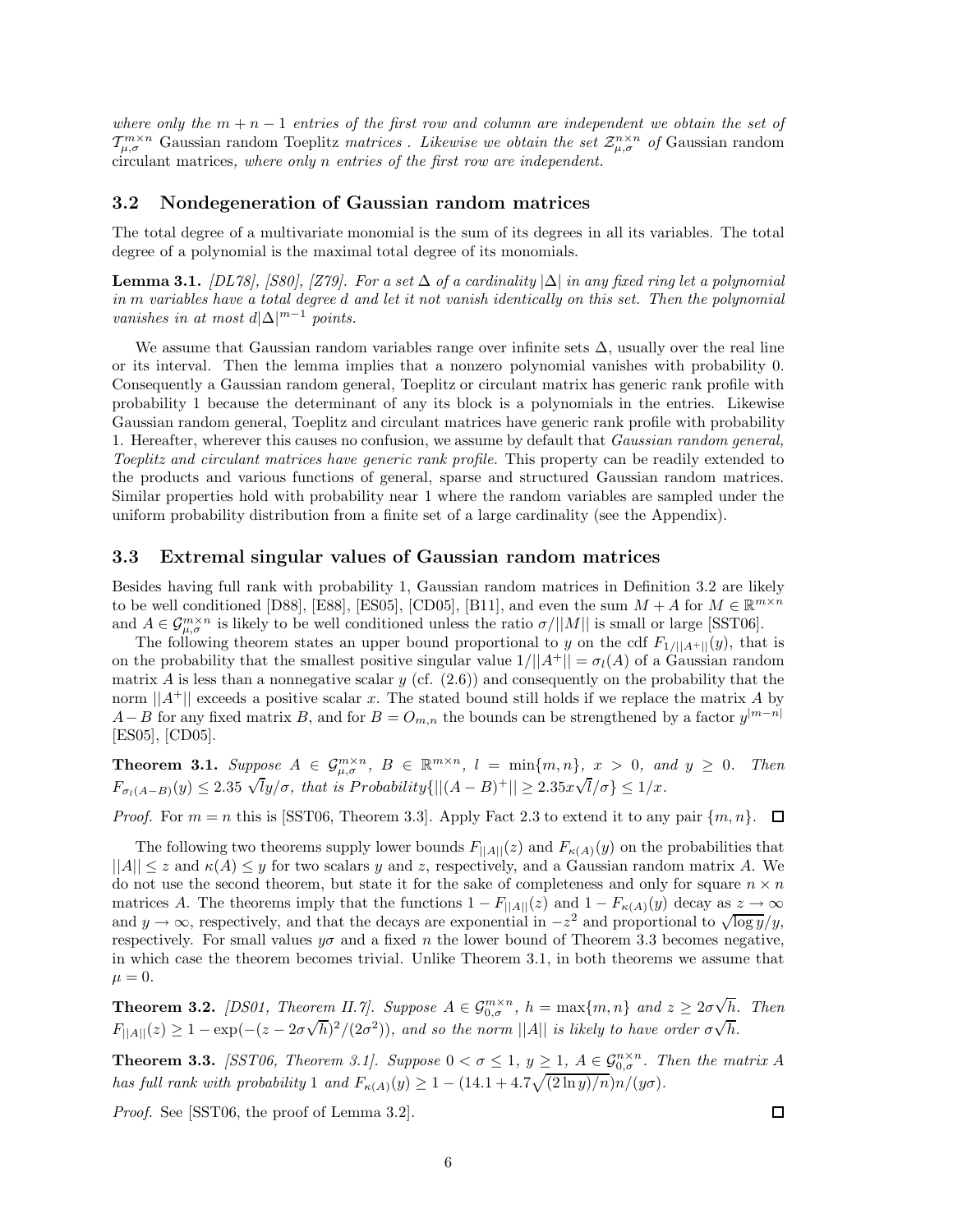# **4 Condition numbers of randomized matrix products and generic preconditioning**

Next we deduce probabilistic lower bounds on the smallest singular values of the products of fixed and random matrices. We begin with three lemmas. The first of them is obvious, the second easily follows from minimax property (2.5).

**Lemma 4.1.**  $\sigma_j(SM) = \sigma_j(MT) = \sigma_j(M)$  *for all j if S and T* are square orthogonal matrices.

**Lemma 4.2.** Suppose  $\Sigma = \text{diag}(\sigma_i)_{i=1}^n$ ,  $\sigma_1 \ge \sigma_2 \ge \cdots \ge \sigma_n$ ,  $G \in \mathbb{R}^{r \times n}$ ,  $H \in \mathbb{R}^{n \times r}$ . Then  $\sigma_i(G\Sigma) \geq \sigma_i(G)\sigma_n$ ,  $\sigma_i(\Sigma H) \geq \sigma_i(H)\sigma_n$  for all j. If also  $\sigma_n > 0$ , then rank $(G\Sigma) = \text{rank}(G)$ ,  $rank(\Sigma H) = rank(H)$ .

**Lemma 4.3.** [SST06, Proposition 2.2]. Suppose  $H \in \mathcal{G}_{\mu,\sigma}^{m \times n}$ ,  $SS^T = S^T S = I_m$ ,  $TT^T = T^T T = I_n$ . *Then*  $SH \in \mathcal{G}_{\mu,\sigma}^{m \times n}$  *and*  $HT \in \mathcal{G}_{\mu,\sigma}^{m \times n}$ .

The following theorem implies that multiplication by standard Gaussian random matrix is unlikely to decrease the smallest positive singular value of a matrix dramatically, even though  $UV = Q$ for some pairs of rectangular orthogonal matrices *U* and *V* .

**Theorem 4.1.** Suppose  $G' \in \mathcal{G}_{\mu,\sigma}^{r \times m}$ ,  $H' \in \mathcal{G}_{\mu,\sigma}^{n \times r}$ ,  $M \in \mathbb{R}^{m \times n}$ ,  $G = G' + U$ ,  $H = H' + V$  for some matrices U and V,  $r(M) = \text{rank}(M)$ ,  $x > 0$  and  $y \ge 0$ . Then  $F_{1/||(GM)^+||}(y) \le F(y, M, \sigma)$ and  $F_{1/||(MH)+||(y)} \leq F(y, M, \sigma)$  for  $F(y, M, \sigma) = 2.35y\sqrt{\hat{r}}||M^+||/\sigma$  and  $\hat{r} = \min\{r, r(M)\}\$ , that is  $Probability(||P^+|| \geq 2.35 \times \sqrt{\hat{r}}||M^+||/\sigma \} \leq 1/x$  *for*  $P = GM$  *and*  $P = MH$ *.* 

*Proof.* With probability 1, the matrix *MH* has rank  $\hat{r}$  because  $H \in \mathcal{G}_{\mu,\sigma}^{n \times r}$ . So (cf. (2.6))

$$
F_{1/||(MH)^{+}||}(y) = F_{\sigma_{\hat{r}}(MH)}(y). \tag{4.1}
$$

Let  $M = S_M \Sigma_M T_M^T$  be full SVD where  $\Sigma_M = \text{diag}(\widehat{\Sigma}_M, O) = \Sigma_M \text{diag}(I_{r(M)}, O)$  and  $\widehat{\Sigma}_M =$  $\text{diag}(\sigma_j(M))_{j=1}^{r(M)}$  is a nonsingular diagonal matrix. We have  $MH = S_M \Sigma_M T_M^T H$ , and so  $\sigma_j(MH) =$  $\sigma_j(\Sigma_M T_M^T H)$  for all *j* by virtue of Lemma 4.1, because  $S_M$  is a square orthogonal matrix. Write  $H_{r(M)} = (I_{r(M)} \mid O)T_M^T H$  and observe that  $\sigma_j(\Sigma_M T_M^T H) = \sigma_j(\widehat{\Sigma}_M H_{r(M)})$  and consequently

$$
\sigma_j(MH) = \sigma_j(\widehat{\Sigma}_M H_{r(M)}) \text{ for all } j.
$$
\n(4.2)

Combine equation (4.2) for  $j = \hat{r}$  with Lemma 4.2 for the pair  $(\Sigma, H)$  replaced by  $(\Sigma_M, H_{r(M)})$ and obtain that  $\sigma_{\widehat{r}}(MH) \geq \sigma_{r(M)}(M)\sigma_{\widehat{r}}(H_{r(M)}) = \sigma_{\widehat{r}}(H_{r(M)})/||M^+||$ . We have  $T_M^TH' \in \mathcal{G}_{\mu,\sigma}^{n \times r}$  by virtue of Lemma 4.3, because  $T_M$  is a square orthogonal matrix; consequently  $H_{r(M)} = H'_{r(M)} + B$ for  $H'_{r(M)} \in \mathcal{G}_{\mu,\sigma}^{r(M)\times r}$  and some matrix *B*. Therefore we can apply Theorem 3.1 for  $A = H'_{r(M)}$ and obtain the bound of Theorem 4.1 on  $F_{1/}||(MH)^+||(y)$ . One can similarly deduce the bound on  $F_{1/||(GM)^+||}(y)$  or can just apply the above bound on  $F_{1/||(MH)^+||}(y)$  for  $H = G^T$  and M replaced by  $M^T$  and then recall that  $(M^T G^T)^T = GM$ . □

By combining  $(2.3)$  with Theorems 3.2 (for  $B = O$ ) and 4.1 we can probabilistically bound the condition numbers of randomized products *GM* and *MH*. The following corollary extends the bound of Theorem 4.1 for a randomized matrix product to the bounds for its blocks.

**Corollary 4.1.** Suppose j, k, m, n, q and s are integers,  $1 \le j \le q$ ,  $1 \le k \le s$ ,  $M \in \mathbb{R}^{m \times n}$ ,  $\sigma > 0, G \in \mathcal{G}_{\mu,\sigma}^{q \times m}, H \in \mathcal{G}_{\mu,\sigma}^{n \times s}, \text{ rank}(M_j) = j \text{ for } M_j = M \left( \overline{I_j} \right)$ ,  $\text{rank}(M^{(k)}) = k \text{ for } M^{(k)} = \sigma$ (*I<sup>k</sup>* | *Ok,m*−*<sup>k</sup>*)*M, and y* ≥ 0*. Then (i) with probability* 1 *the matrix GM (resp. MH) has full rank*  $(i_k | O_{k,m-k})M$ , and  $y \ge 0$ . Then (i) with probability 1 the matrix  $GM$  (resp. MTI) has fait rank<br>if  $\text{rank}(M) \ge q$  (resp. if  $\text{rank}(M) \ge s$ ). Furthermore (ii)  $F_{1/||((GM)_j^{(j)})+||}(y) \le 2.35y\sqrt{j}||M_j^+||/\sigma$  if  $\text{rank}(M) \geq j$ ,  $F_{1/||((MH)_k^{(k)})^+||}(y) \leq 2.35y\sqrt{k}||(M^{(k)})^+||/\sigma \text{ if } \text{rank}(M) \geq k$ .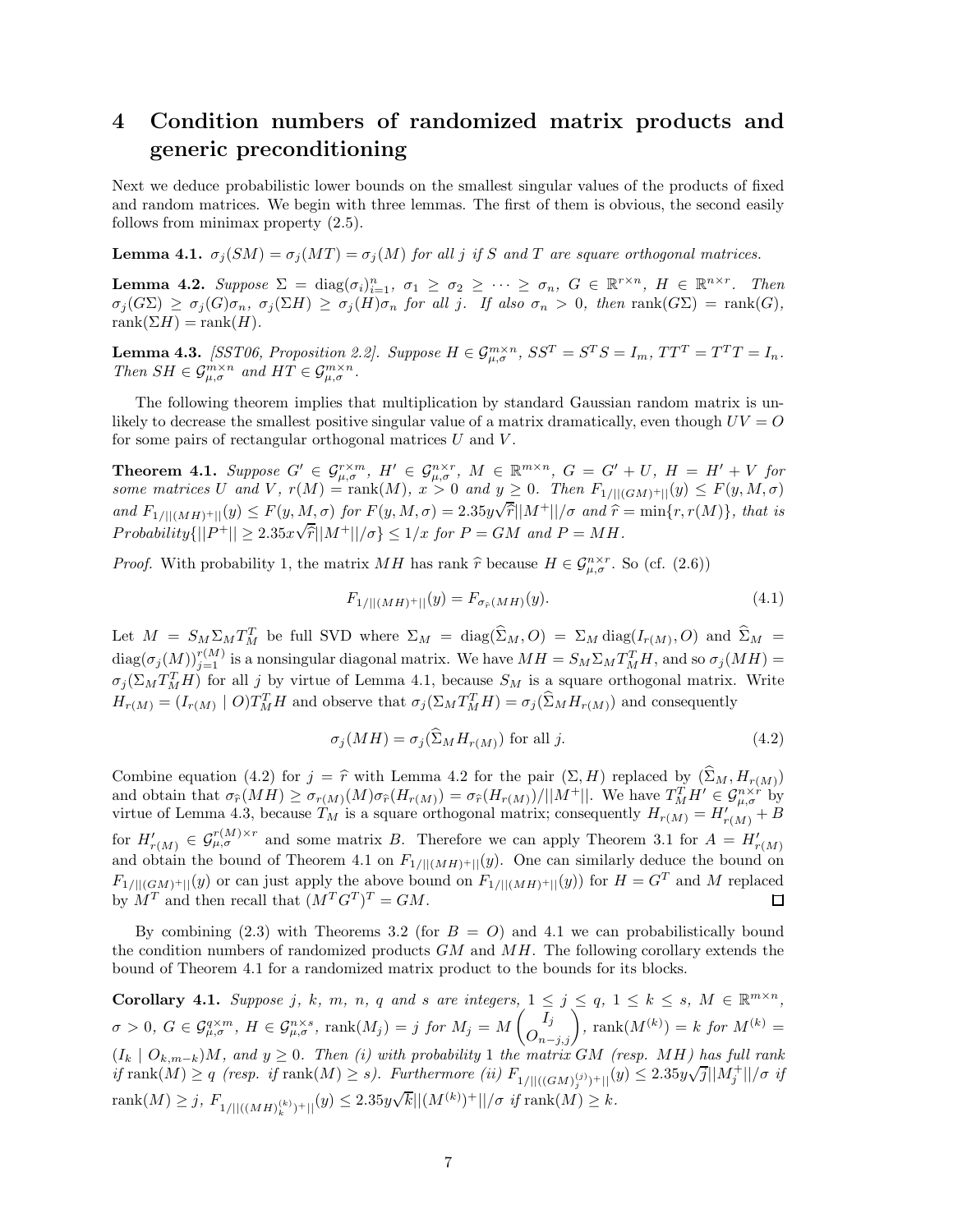*Proof.* We immediately verify part (i) by applying the techniques of Section 3.2. To prove part (ii) apply Theorem 4.1 replacing *G* by  $(I_j \mid O_{j,q-j})$ *G* and replacing *M* by *M*  $\begin{pmatrix} I_j \\ O_{n-j,j} \end{pmatrix}$ . For every *k* apply Theorem 4.1 replacing *M* by  $(I_k \mid O_{k,m-k})M$  and replacing *H* by *H*  $\left(\overrightarrow{O_{s-k,k}}\right).$ 

Corollary 4.1 can be immediately extended to any block of the matrices *GM* and *MH*, but we single out the leading blocks because applications of GENP and block Gaussian elimination are numerically safe where these blocks are nonsingular and well conditioned. We have empirical evidence that such applications are numerically safe even where we use circulant multipliers *G* and *H* filled with  $\pm 1$  and where randomization is restricted to choosing the signs  $\pm$  (see Tables 7.1) and 7.3). The study in [T11] provides some partial formal support for somewhat similar empirical observations.

# **5 Approximate bases for singular spaces, low-rank approximation, and the computation of numerical rank**

### **5.1 Randomized low-rank approximation: an outline and an extension to approximation by structured matrices**

Supppose we seek a rank- $\rho$  approximation to a matrix A that has a numerical rank  $\rho$ . We can solve this problem by computing the SVD of the matrix *A* or its rank-revealing factorization [GE96], [HP92], [P00a], but in this section we study alternative numerically stable and noncostly solution based on randomized matrix multiplication. As by-product we obtain approximate matrix bases for the left or right leading singular space  $\mathbb{T}_{\rho,A}$  and  $\mathbb{S}_{\rho,A}$ .

Let us supply further details. Our next theorem expresses a rank- $\rho$  approximation to a matrix *A* through an approximate matrix basis for the (left or right) leading singular space  $\mathbb{T}_{\rho,A}$  or  $\mathbb{S}_{\rho,A}$ . If we are given a reasonably small upper bound  $\rho_+$  on  $\rho$ , then with a probability near 1 we can readily obtain such a basis for the space  $\mathbb{T}_{\rho,A}$  from the product  $A^T G$  for  $G \in \mathcal{G}_{0,1}^{m \times \rho_+}$ . Theorem 5.2 of Section 5.3 formally supports correctness of this randomized algorithm, but our tests support it consistently even where  $G \in \mathcal{T}_{0,1}^{m \times \rho_+}$  (see Tables 7.2 and 7.3), and we conjecture that the same is true for various other classes of sparse and structured multipliers *G* defined by much fewer random parameters compared to the number of the entries. We specify a low-rank approximation algorithm in Section 5.4, which has important applications to matrix computations, many listed in [HMT11].

Here is a simple sample extension. Assume a matrix *W* having a possibly unknown numerical displacement rank *d*, that is lying near some matrices with a small displacement rank *d* (see the definitions in [KKM79], [BM01], [P01]). We can compute one of these displacements as a rank-*d* approximation to the displacement of the matrix *W*, and then immediately recover a structured matrix approximating the matrix *W*.

#### **5.2 Low-rank approximation via the basis of a leading singular space**

The following theorem expresses a rank-*q* approximation (within an error norm  $\sigma_{q+1}(A)$ ) to a matrix *A* through a matrix basis of its leading singular space  $\mathbb{T}_{q,A}$  or  $\mathbb{S}_{q,A}$ .

**Theorem 5.1.** *Suppose A is an*  $m \times n$  *matrix,*  $S_A \Sigma_A T_A^T$  *is its SVD of (2.4), q is a positive integer,*  $q \leq \min\{m, n\}$ *, and T and S are matrix bases for the spaces*  $\mathbb{T}_{q, A}$  *and*  $\mathbb{S}_{q, A}$ *, respectively. Then* 

$$
||A - AT(T^T T)^{-1}T^T|| = ||A - S(S^T S)^{-1}S^T A|| = \sigma_{q+1}(A). \tag{5.1}
$$

*For orthogonal matrices T and S we have*  $T^{T}T = S^{T}S = I_{q}$  *and* 

$$
||A - ATTT|| = ||A - SSTA|| = \sigma_{q+1}(A).
$$
\n(5.2)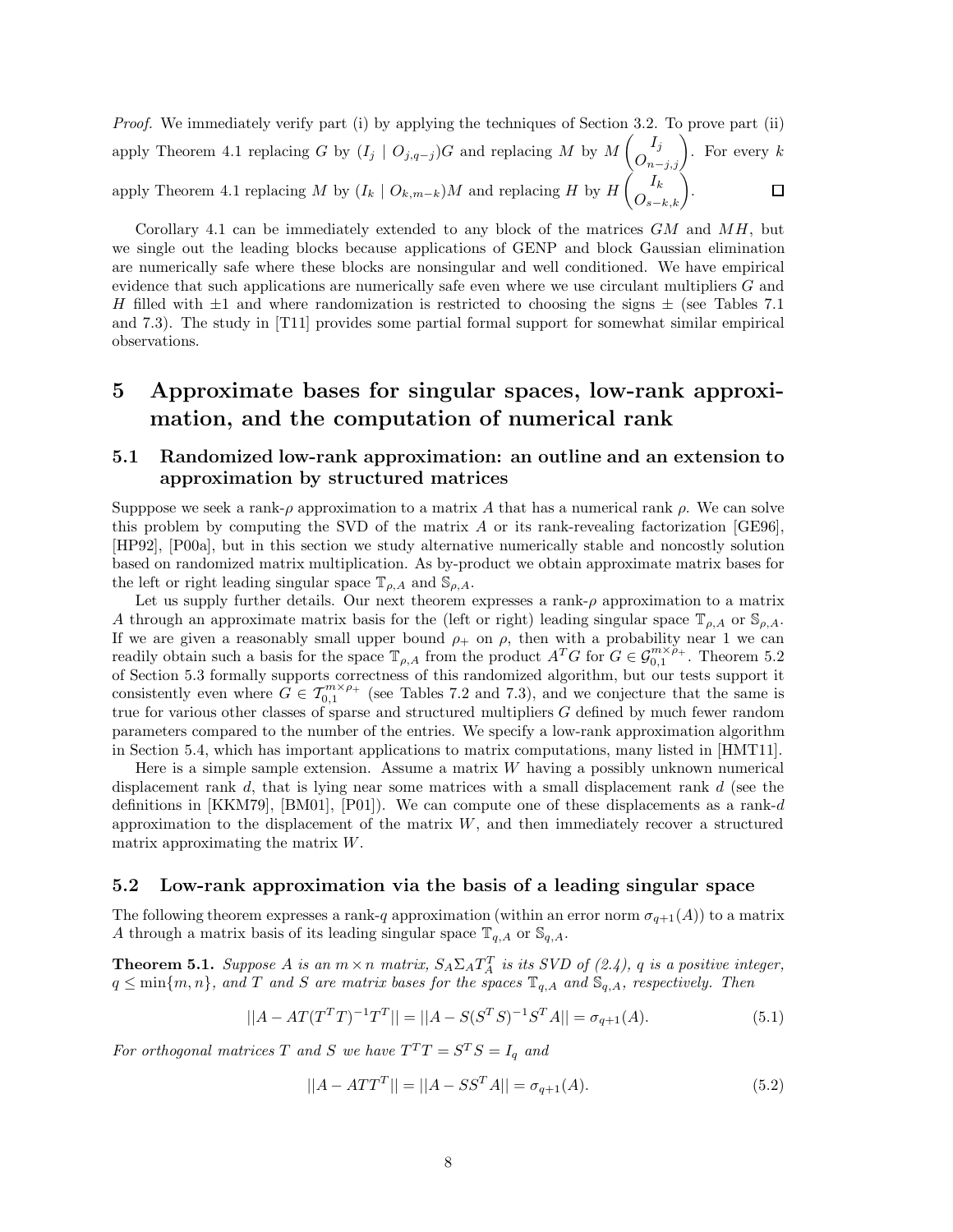*Proof.* Let us first write  $P = T_{q,A}T_{q,A}^T$  and  $r = n - q$  and estimate the norm  $||A - AP||$ . We have  $AP = S_A \Sigma_A T_A^T T_{q,A} T_{q,A}^T$ . Substitute  $T_A^T T_{q,A} = \begin{pmatrix} I_q \\ O_{r,q} \end{pmatrix}$  and obtain  $AP = S_A \Sigma_A$  $\begin{pmatrix} T_{q,A}^T \\ O_{r,q} \end{pmatrix}$ , whereas  $A = S_A \Sigma_A$  $\begin{pmatrix} T_{q,A}^T \\ T_{A,r}^T \end{pmatrix}$ . Therefore

$$
A - AP = S_A \Sigma_A \begin{pmatrix} O_{q,n} \\ T_{A,r}^T \end{pmatrix} = S_A \operatorname{diag}(O_q, \operatorname{diag}(\sigma_j)_{j=q+1}^n) \begin{pmatrix} O_{q,n} \\ T_{A,r}^T \end{pmatrix},
$$

and so  $||A - AP|| = || \text{diag}(\sigma_j)_{j=q+1}^n || = \sigma_{q+1}$  because  $S_A$  and  $T_{A,r}$  are orthogonal matrices. Similarly deduce that  $||A - S_{q,A}S_{q,A}^T A|| = \sigma_{q+1}(A)$ . This proves (5.1) and (5.2) for  $T = T_{q,A}$  and  $S = S_{q,A}$ .

Now let the matrices *T* and *S* have full rank,  $\mathcal{R}(T) = \mathbb{T}_{q,A} = \mathcal{R}(T_{q,A})$ ,  $\mathcal{R}(S) = \mathbb{S}_{q,A}$  $\mathcal{R}(S_{q,A})$ , and so  $T = T_{q,A}U$  and  $S = S_{q,A}V$  for two nonsingular matrices U and V. Consequently  $T(T^TT)^{-1}T^T = T_{q,A}U(U^TT_{q,A}^TT_{q,A}U)^{-1}U^TT_{q,A}^T$ . Substitute  $T_{q,A}^TT_{q,A} = I_q$  and deduce that  $(U^{T}T_{q,A}^{T}T_{q,A}U)^{-1} = (U^{T}U)^{-1} = U^{-1}U^{-T}$ . Therefore  $U(U^{T}T_{q,A}^{T}T_{q,A}U)^{-1}U^{T} = UU^{-1}U^{-T}U^{T} =$  $I_q$ , and so  $T(T^T T)^{-1} T^T = T_{q,A} U (U^T T_{q,A}^T T_{q,A} U)^{-1} U^T T_{q,A}^T = T_{q,A} T_{q,A}^T$ . Similarly  $S(S^T S)^{-1} S^T =$  $S_{q,A} S_{q,A}^T$ , implying the desired extension. 口

#### **5.3 A basis of a leading singular space via randomized products**

The following theorem supports randomized approximation of matrix bases for the leading singular spaces  $\mathbb{T}_{\rho,A}$  and  $\mathbb{S}_{\rho,A}$  of a matrix *A* having numerical rank  $\rho$ .

**Theorem 5.2.** Suppose a matrix  $A \in \mathbb{R}^{m \times n}$  has a numerical rank  $\rho$ ,  $H \in \mathcal{G}_{0,1}^{n \times \rho_+}$  and  $G \in \mathcal{G}_{0,1}^{m \times \rho_+}$ *for*  $\rho_{+} > \rho$ . Then the matrices  $T = A^T G$  and  $S = AH$  have full rank with probability 1 and we can *expect that they have numerical rank ρ and that*

$$
S + \Delta = S_{\rho,A} U \text{ and } T + \Delta' = T_{\rho,A} V \tag{5.3}
$$

*for two matrices*  $\Delta$  *and*  $\Delta'$  *having norms of order*  $\sigma_{\rho+1}(A)$  *and for two nonsingular matrices U and V having condition numbers of at most order*  $||A||/(\sigma_p(A)\sqrt{\rho})$ .

*Proof.* The techniques of Section 3.2 and Theorem 4.1 support the claims about ranks and numerical ranks. It remains to deduce the former probabilistic relationship  $\mathcal{S}_{\rho, AH+\Delta} = \mathcal{S}_{\rho,A}$  of (5.3) because we can apply it to  $A^T$  to obtain the latter relationship  $\mathbb{T}_{\rho,A^T G+\Delta'} = \mathbb{T}_{\rho,A}$ .

Assume the SVD  $A = S_A \Sigma_A T_A^T$  and note that  $||\Sigma_A - \text{diag}(\Sigma_{\rho,A}, O_{m-\rho,n-\rho})|| \leq \sigma_{\rho+1}(A)$ . Consequently  $||A - S_A \text{ diag}(\Sigma_{\rho,A}, O_{m-\rho,n-\rho}) \frac{T_A^T}{r_A}|| \le \sigma_{\rho+1}(A)$  and  $AH = S - \Delta, S = S_{\rho,A}U, ||\Delta|| \le$  $\sigma_{\rho+1}(A)$  ||*AH*|| where  $U = \Sigma_{\rho,A} B$ ,  $B = T_{\rho,A}^T H$ , and we can expect that the norm ||*H*|| is bounded from above and below by two positive constants (see Theorem 3.2). This implies (5.3). It remains to estimate  $\kappa(U)$ .

With probability 1 the  $\rho \times \rho$  matrices *B* and *U* are nonsingular (see Section 3.2). Furthermore we have  $||U|| \le ||\sum_{\rho,A}|| ||B||$  where  $||\sum_{\rho,A}|| = ||A||$  and  $||B|| \le ||T_{\rho,A}|| ||H|| = ||H||$ . So  $||U|| \le$  $||A|| \, ||H|| = O(||A||)$ . We also have  $||U^+|| \leq ||\Sigma_{\rho,A}^{-1}|| \, ||B^{-1}||$  for nonsingular matrix *B*. Observe that  $||\sum_{\rho,A}^{-1}|| = 1/\sigma_{\rho}(A)$ , apply Theorem 4.1 where  $M = T_{\rho,A}^T$ ,  $\hat{r} = \rho$  and  $\sigma_{r(M)}(M) = \sigma = 1$  and obtain that the norm  $||B^{-1}||$  is likely to have at most order  $1/\sqrt{\rho}$ . Summarizing we can expect that the norm  $||U^+||$  has at most order  $1/(\sigma_\rho(A)\sqrt{\rho})$ . Consequently  $\kappa(U) = ||U|| ||U^+||$  has at most order  $||A||/(\sigma_{\rho}(A)\sqrt{\rho}).$ □

**Remark 5.1.** *The theorem suggests using multiplication by random matrices for approximation of the leading singular spaces* T*ρ,A and* S*ρ,A of a matrix A given with its numerical rank ρ. The approximation is facilitated as the gaps increase between the singular values of the input matrix A. This motivates using the power transforms*  $A \implies B_h = (AA^T)^h A$  *for positive integers h because*  $\sigma_j(B_h)=(\sigma_j(A))^{2h+1}$  *for all j.*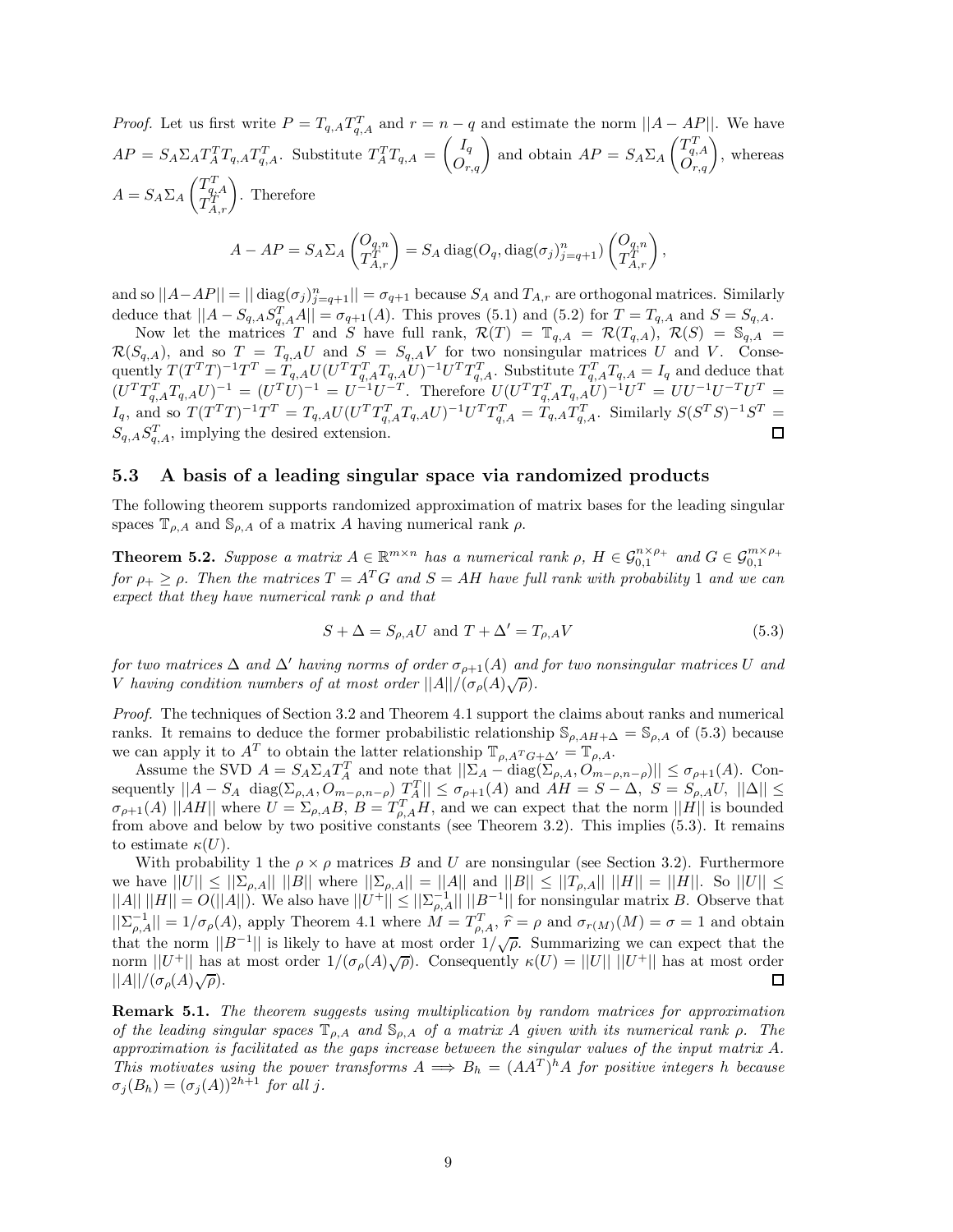**Remark 5.2.** *Two matrix bases of the trailing singular space* <sup>T</sup>*A,n*−*<sup>ρ</sup> and of the leading singular space*  $\mathbb{T}_{o,A}$  *of an*  $m \times n$  *matrix A are orthogonal to one another, and similarly for any pair of matrix bases of the spaces*  $\mathbb{S}_{A,m-\rho}$  *and*  $\mathbb{S}_{\rho,a}$ *. This duality can help simplify the computation and approximation of the bases.*

#### **5.4 A prototype algorithm for low-rank approximation**

Together Theorems 5.1 and 5.2 imply correctness of the following prototype algorithm where we assume that the input matrix has an unknown numerical rank and we know its upper bound. The algorithm employs approximation of a leading singular space of the input matrix.

**Proto-Algorithm 5.1. Rank-***ρ* **approximation of a matrix** *(cf. [HMT11, Section 10.3]).*

- INPUT: *A matrix*  $A \in \mathbb{R}^{m \times n}$  *having an unknown numerical rank*  $\rho$ *, an integer*  $\rho_+ \geq \rho$ *, and two tolerances*  $\tau$  *and*  $\tau'$  *of order*  $\sigma_{\rho+1}(A)/||A||$ *. (We can choose*  $\tau$  *at Stage 2 based on rank revealing factorization of an auxiliary*  $n \times \rho_+$  *matrix. The computation of this factorization is noncostly where ρ is small. We can choose τ at Stage 3 based on the required output accuracy, and can adjust both tolerances if the algorithm fails to produce a satisfactory output.)*
- OUTPUT: *FAILURE* (with a low probability) or an integer  $\rho$  and two matrices  $T \in \mathbb{R}^{n \times \rho}$  and  $A_{\rho} \in \mathbb{R}^{m \times n}$ , both having ranks at most  $\rho$  and such that  $||A_{\rho} - A|| \leq \tau'||A||$  and *T* satisfies *bound* (5.3) of Theorem 5.2 for  $||\Delta'|| \le \tau ||A||$ .

COMPUTATIONS:

- *1. Compute the*  $n \times \rho_+$  *matrix*  $T' = A^T G$  *for*  $G \in \mathcal{G}_{0,1}^{m \times \rho_+}$ *.*
- 2. Compute a rank revealing factorization of the matrix  $T'$  and choose the minimal integer *s* and an  $n \times s$  *matrix*  $T$  *such that*  $||T' - (T \mid O_{n, \rho_{+}-s})|| \leq \tau ||A||$ *.*
- 3. Compute the matrix  $A_s = AT(T^T T)^{-1}T^T$ . Output  $\rho = s$ , T and  $A_o$  and stop if  $||A_o A|| \leq \tau' ||(A)||$ *. Otherwise output FAILURE and stop.*

Assume a proper choice of both tolerances  $\tau$  and  $\tau'$ . Then by virtue of Theorem 5.2, we can expect that at Stage 2 we obtain  $s = \rho$  and an approximate matrix basis *T* for the singular space  $\mathbb{T}_{\rho,A}$ (within an error norm of at most order  $\sigma_{\rho+1}(A)$ ). If so, Stage 3 outputs FAILURE with a probability near 0, by virtue of Theorems 5.1, and in the case of FAILURE we can reapply the algorithm for new values of random parameters or for the adjusted tolerance values  $\tau$  and  $\tau'$ . At Stage 2 we have  $s \leq \rho$  because nrank $(A^T G) \leq \text{nrank}(A) = \rho$ , whereas for a sufficiently small tolerance  $\tau'$  the bound  $||A_\rho - A|| \leq \tau' ||(A)||$  at Stage 3 implies that  $s \geq \text{nrank}(A)$ . These observations enable us to certify correctness of the outputs  $\rho$ ,  $T$ , and  $A_{\rho}$  of the algorithm.

We can similarly approximate the matrix *A* by a rank- $\rho$  matrix  $S(S^T S)^{-1}S^T A$ , by first computing the matrix  $S' = AH$  for  $H \in \mathcal{G}_{0,1}^{n \times p_+}$ , then computing its rank revealing factorization, which is expected to define an approximate matrix basis *S* for the space  $\mathcal{S}_{\rho,A}$ , and finally applying Theorem 5.1, to approximate the matrix A by a rank- $\rho$  matrix.

**Remark 5.3.** *By applying rank revealing QR factorization at Stage 2 of the algorithm we could produce an orthogonal matrix T* and consequently simplify Stage 3 by computing  $A_s = ATT$  (cf. *(5.2)). We adopted such a variation of the algorithm in our tests in Section 7.*

**Remark 5.4.** *For larger integer q we can substantially simplify Stage 1 of the algorithm by choosing structured multipliers G from the class of the* subsample random Fourier transforms *or* SRFTs*. Under this choice the estimated probability of obtaining low rank approximation is close to the case of Gaussian random multipliers G. Our tests in Section 7 provide informal empirical support for similar use of random Toeplitz multipliers G.*

**Remark 5.5.** *One can weaken reliability of the output to simplify Stage 3 by testing whether*  $||K^T(A-A_\rho)L|| \leq \tau ||K|| ||A|| ||L||$  for matrices  $K \in \mathcal{G}_{0,1}^{m \times \rho'}$  and  $L \in \mathcal{G}_{0,1}^{n \times \rho''}$  and for two small *positive integers*  $\rho'$  *and*  $\rho''$ , possibly for  $\rho' = \rho'' = 1$ , instead of testing whether  $||A_{\rho} - A|| \leq \tau'||(A)||$ . *One can similarly simplify Stage 2.*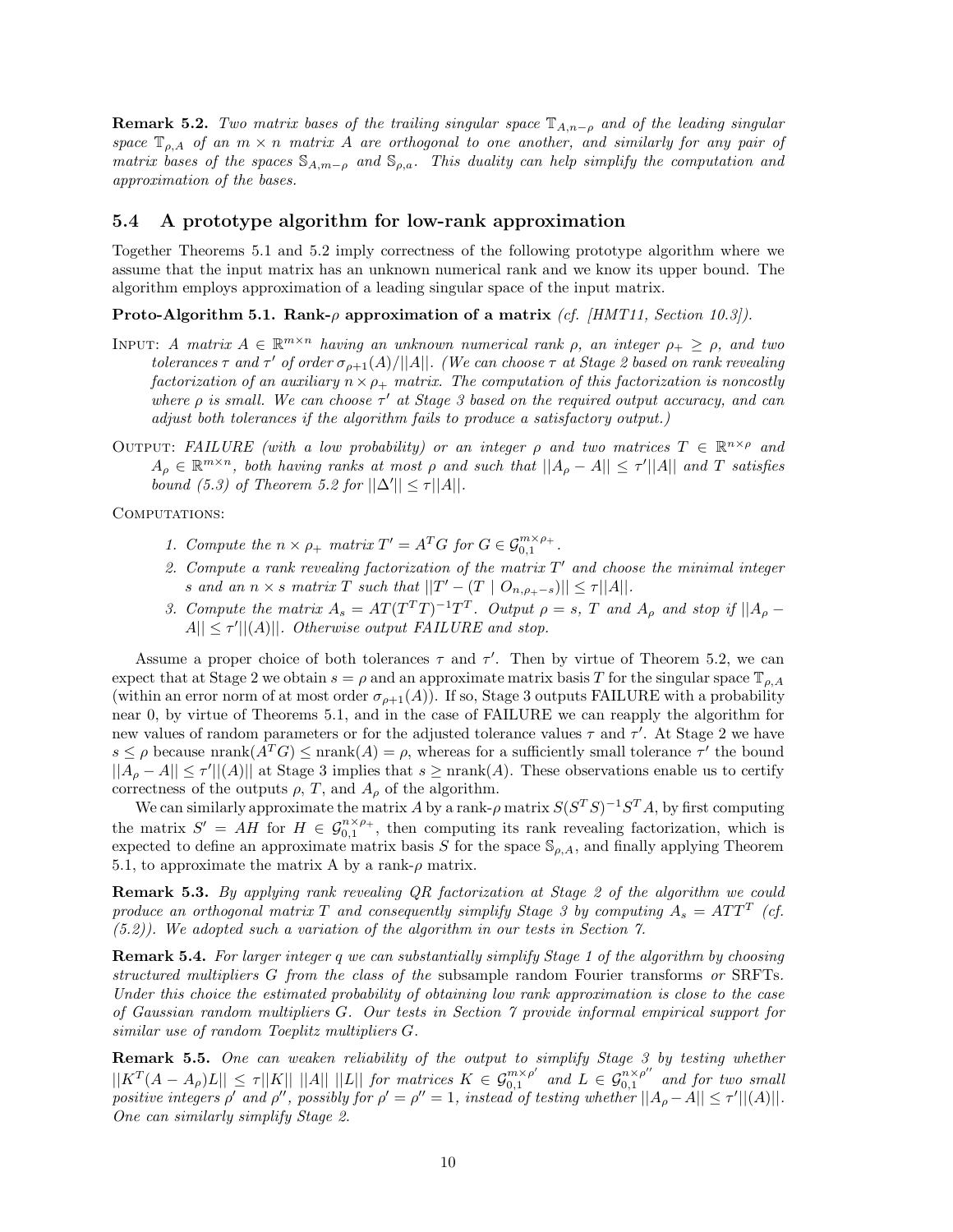**Remark 5.6.** *For*  $\rho_+ = \rho$  *Stage 2 can be omitted because the matrix*  $A^T G$  *is expected to be a desired approximate matrix basis by virtue of Theorem 5.2. The increase of the dimension ρ*<sup>+</sup> *beyond ρ (called* oversampling *in [HMT11]) is relatively inexpensive if the bound ρ*<sup>+</sup> *is small. [HMT11] suggests using small oversampling even if the numerical rank ρ is known, because we have*

 $\text{Probability } \{||A - ATT^T|| \leq (1 + 9\sqrt{\rho_+ \min\{m, n\}})\sigma_{\rho+1}(A)\} \geq 1 - 3(\rho_+ - \rho)^{\rho-\rho_+} \text{ for } \rho_+ > \rho.$ 

*Theorem 5.2, however, bounds the norm*  $||A - ATT^T||$  *strongly also for*  $\rho = \rho_+$ *, in good accordance with the data of Tables 7.2 and 7.3. Similar results have been obtained in [T11] in the case of multipliers G defining SRFTs.*

### **6 Application to Tensor Train decomposition**

Let

$$
\mathbf{A} = [A(i_1, \dots, i_d)] \tag{6.1}
$$

denote a *d*-dimensional *tensor* with entries  $A(i_1, \ldots, i_d)$  and *spacial indices*  $i_1, \ldots, i_d$  ranging from 1 to  $n_1, \ldots, n_d$ , respectively. Define the  $d-1$  *unfolding matrices*  $A_k = [A(i_1 \ldots i_k; i_{k+1} \ldots i_d)], k =$ 1,...,d, where the semicolon separates the multi-indices  $i_1 \tildot i_k$  and  $i_{k+1} \tildot i_k$ , which define the rows and columns of the matrix  $A_k$ , respectively,  $k = 1, \ldots, d$ . The paper [O09] proposed the following class of *Tensor Train Decompositions*, hereafter referred to as *TT Decompositions*, where the *summation indices*  $\alpha_1, \ldots, \alpha_{d-1}$  ranged from 1 to *compression ranks*  $r_1, \ldots, r_{d-1}$ , respectively,

$$
T = \sum_{\alpha_1, \dots, \alpha_{d-1}} G_1(i_1, \alpha_1) G_2(\alpha_1, i_1, \alpha_2) \cdots G_{d-1}(\alpha_{d-2}, i_{d-1}, \alpha_{d-1}) G_d(\alpha_d, i_d).
$$
(6.2)

**Theorem 6.1.** *[O09]. For any tensor* **A** *of (6.1) there exists a TT decomposition (6.2) such that*  $A = T$  *and*  $r_k = \text{rank}(A_k)$  *for*  $k = 1, ..., d - 1$ *.* 

There is a large and growing number of important applications of TT decompositions (6.2) to modern computations (cf. e.g., [OT09], [OT10], [OT11]) where the numerical ranks of the unfolding matrices  $A_k$  are much smaller than their ranks, and it is desired to compress TT decompositions respectively.

**Theorem 6.2.** *[OT10]. For any tensor* **A** *of* (6.1) and any set of positive integers  $r_k \leq \text{rank}(A_k)$ ,  $k = 1, \ldots, d - 1$ *, there exists a TT decomposition (6.2) such that* 

$$
||\mathbf{A} - \mathbf{T}||_F^2 \le \sum_{k=1}^{d-1} \tau_k^2, \ \tau_k = \min_{\text{rank}(B) = r_k} ||A_k - B||_F, \ k = 1, \dots, d-1.
$$
 (6.3)

The constructive proof of this theorem in [OT10] relies on inductive approximation of unfolding matrices by their SVDs truncated to the compression ranks  $r_k$ . Let us sketch this construction. For  $d = 2$  we obtain a desired TT decomposition  $T(i_1, i_2) = \sum_{\alpha_1}^{r_1} G_1(i_1, \alpha_1) G_2(\alpha_1, i_2)$  (that is a sum of *r*<sup>1</sup> outer products of *r*<sup>1</sup> pairs of vectors) simply by truncating the SVD of the matrix *A*(*i*<sub>1</sub>, *i*<sub>2</sub>). At the inductive step one truncates the SVD of the first unfolding matrix  $A_1 = S_{A_1} \Sigma_{A_1} T_{A_1}^T$ to obtain rank-*r*<sub>1</sub> approximation of this matrix  $B_1 = S_{B_1} \Sigma_{B_1} T_{B_1}^T$  where  $\Sigma_{B_1} = \text{diag}(\sigma_j(A_1))_{j=1}^{r_1}$ and the matrices  $S_{B_1}$  and  $T_{B_1}$  are formed by the first  $r_1$  columns of the matrices  $S_{A_1}$  and  $T_{A_1}$ , respectively. Then it remains to approximate the tensor  $\mathbf{B} = [B(i_1, \ldots, i_d)]$  represented by the matrix  $B_1$ . Rewrite it as  $\sum_{\alpha_1=1}^n S_{B_1}(i_1;\alpha_1)\widehat{A}(\alpha_1;i_2...i_d)$  for  $\widehat{A} = \sum_{B_1} T_{B_1}^T$ , represent  $\widehat{A}$  as the tensor  $\mathbf{A} = [A(\alpha_1 i_2, i_3, \ldots, i_d)]$  of dimension  $d-1$ , apply the inductive hypothesis to obtain a TT-approximation of this tensor, and extend it to a TT-approximation of the original tensor **A**.

In [OT10] the authors specify this construction as their Algorithm 1, prove error norm bound (6.3), then point out that the "computation of the truncated SVD for large scale and possibly dense unfolding matrices ... is unaffordable in many dimensions", propose "to replace SVD by some other dyadic decompositions  $A_k \approx UV^T$ , which can be computed with low complexity", and finally specify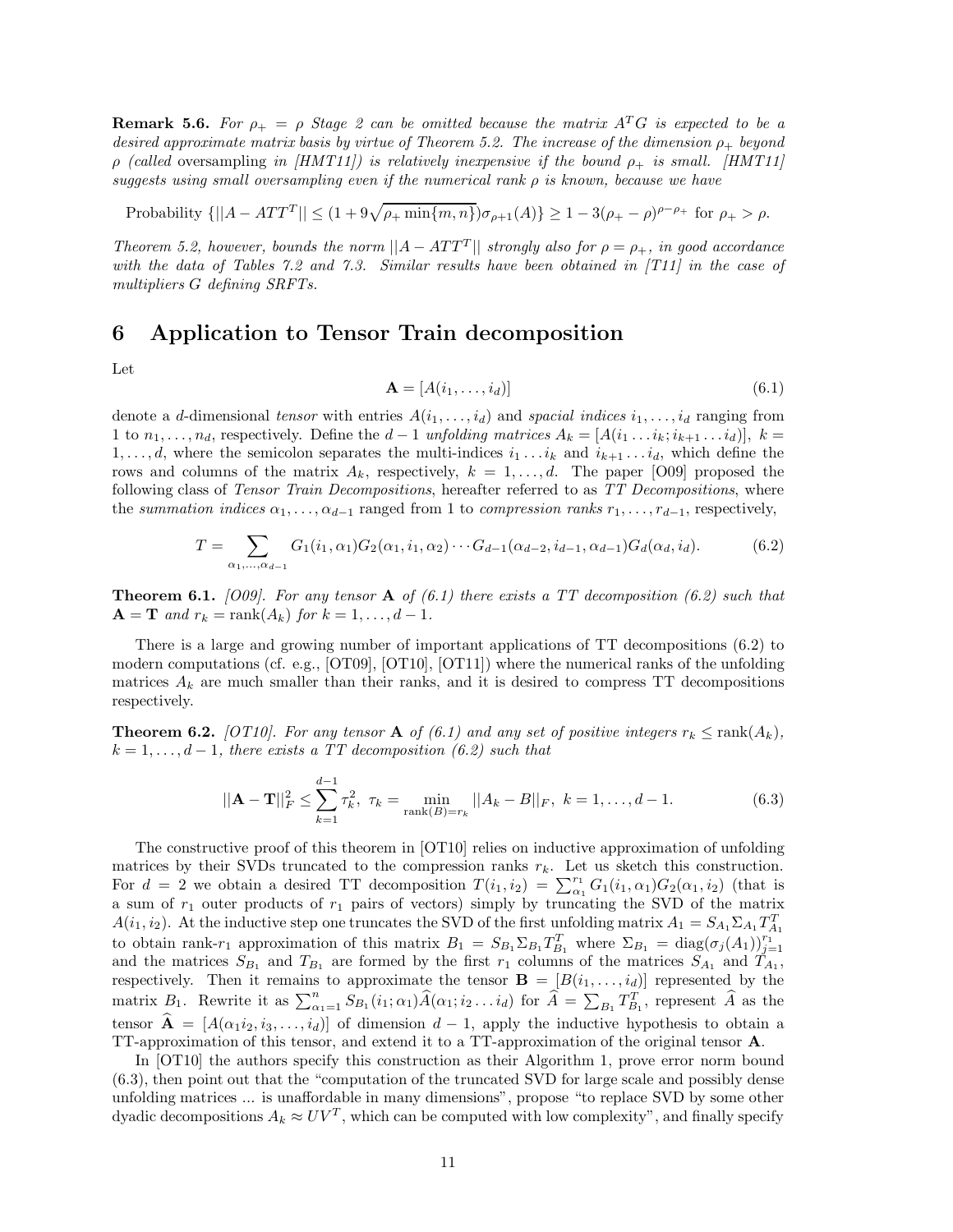such recipe as [OT10, Algorithm 2], which is an iterative algorithm for skeleton or pseudoskeleton decomposition of matrices and which they use at Stages 5 and 6 of their Algorithm 1. The cost of each iteration of [OT10, Algorithm 2] is quite low, and empirically the iteration converges fast, but the authors welcome alternative recipes having formal support.

Proto-Algorithm 5.1 can serve as an alternative to [OT10, Algorithm 2]. For the input matrix *A*1 above we use  $O(r_1)$  multiplications of this matrix by  $O(r_1)$  vectors, which means a low computational cost for sparse and structured inputs, whereas the expected output is an approximate matrix basis for the space  $\mathbb{S}_{r_1,A_1}$  or  $\mathbb{T}_{r_1,A_1}$  and a rank- $r_1$  approximation to the matrix  $A_1$ , within an expected error norm in  $O(\sigma_{r+1}(A_1))$ . This is the same order as in [OT10, Algorithm 1], but now we do not use SVDs. One can further decrease the error bound by means of small oversampling of Remark 5.6 and the power transform of Remark 5.1.

**Remark 6.1.** *A huge bibliography on tensor decompositions and on thier application to fundamental matrix computations has been recently surveyed in [KB09], but with the omission of the early works [P72], [P79], [B80], [P84], [B86], where nontrivial tensor decompositions helped to accelerate the fundamental operation of matrix multiplication, probably the first application of this kind.*

## **7 Numerical Experiments**

Our numerical experiments with random general, Hankel, Toeplitz and circulant matrices have been performed in the Graduate Center of the City University of New York on a Dell server with a dual core 1.86 GHz Xeon processor and 2G memory running Windows Server 2003 R2. The test Fortran code has been compiled with the GNU gfortran compiler within the Cygwin environment. Random numbers have been generated with the random number intrinsic Fortran function, assuming the uniform probability distribution over the range  $\{x : -1 \leq x < 1\}$ . The tests have been designed by the first author and performed by his coauthor.

#### **7.1 GENP with random circulant multipliers**

Table 7.1 shows the results of our tests of the solution of a nonsingular well conditioned linear system  $A$ **y** = **b** of *n* equations whose coefficient matrix has ill conditioned  $n/2 \times n/2$  leading principal block for  $n = 64,256,1024$ . We have performed 100 numerical tests for each dimension *n* and computed the maximum, minimum and average relative residual norms ||*A***y** − **b**||*/*||**b**|| as well as standard deviation. GENP applied to these systems outputs corrupted solutions with residual norms ranging from 10 to 10<sup>8</sup>. When we preprocessed the systems with circulant multipliers filled with  $\pm 1$  (choosing the *n* signs  $\pm$  at random), the norms decreased to at worst  $10^{-7}$  for all inputs. Table 7.1 also shows further decrease of the norm in a single step of iterative refinement. Table 2 in [PQZa] shows similar results of the tests where the input matrices have been chosen similarly but so that their every leading  $k \times k$  block had numerical rank *k* or  $k - 1$  and where Householder multipliers  $I_n - \mathbf{u}\mathbf{v}^T/\mathbf{u}^T\mathbf{v}$ replaced the circulant multipliers. Here **u** and **v** denote two vectors filled with integers 1 and −1 under random choice of the signs + and −.

### **7.2 Approximation of the tails and heads of SVDs and low-rank approximation of a matrix**

At some specified stages of our tests of this subsection we performed additions, subtractions and multiplications with infinite precision (hereafter referred to as *error-free ring operations*). At the other stages we performed computations with double precision, and we rounded to double precision all random values. We performed at most two refinement iterations for the computed solution of every linear system of equations and matrix inverse.

Tables 7.2 and 7.3 display the data from our tests on the approximation of leading singular spaces of the SVD of an  $n \times n$  matrix A having numerical rank q and on the approximation of this matrix with a matrix of rank  $\rho$ . For  $n = 64, 128, 256$  and  $\rho = 1, 8, 32$  we generated  $n \times n$  random orthogonal matrices *S* and *T* and diagonal matrices  $\Sigma = \text{diag}(\sigma_j)_{j=1}^n$  such that  $\sigma_j = 1/j$ ,  $j = 1, \ldots, \rho$ ,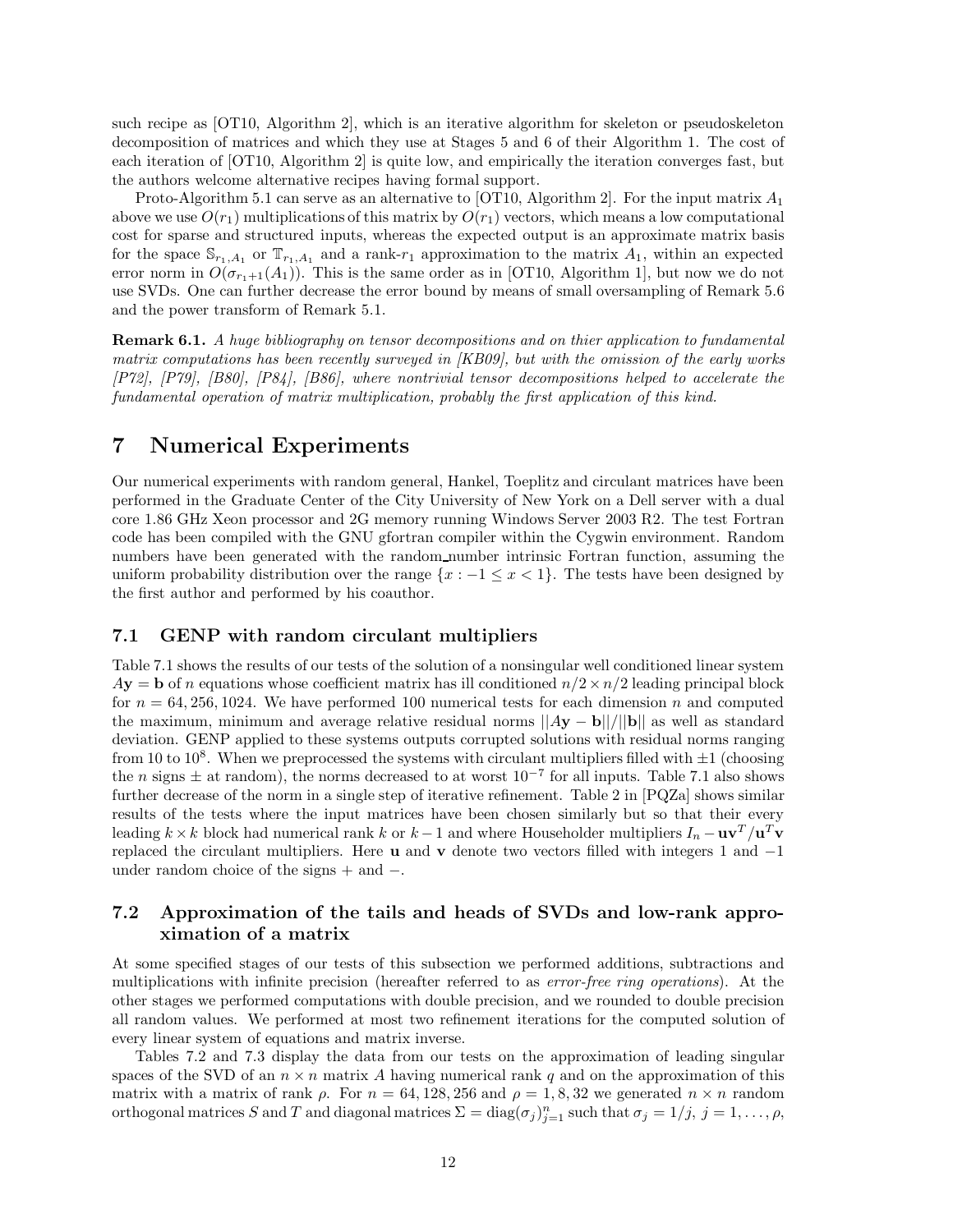$\sigma_j = 10^{-10}$ ,  $j = \rho + 1, \ldots, n$  (cf. [H02, Section 28.3]). Then we applied error-free ring operations to compute the input matrices  $A = S_A \Sigma_A T_A^T$ , for which  $||A|| = 1$  and  $\kappa(A) = 10^{10}$ . Furthermore we generated random  $n \times \rho$  matrices *G* (for  $\rho = 1, 8, 32$ ) and successively computed the matrices  $B_{\rho,A} = A^T G$ ,  $T_{\rho,A}$ ,  $B_{\rho,A} Y_{\rho,A}$  as a least-squares approximation to  $T_{\rho,A}$ ,  $Q_{\rho,A} = Q(B_{\rho,A})$  (cf. Fact 2.2), and  $A-AQ_{\rho,A}(Q_{\rho,A})^T$  (by applying error-free ring operations). Table 7.2 summarizes the data on the residual norms  $\text{rn}^{(1)} = ||B_{\rho,A}Y_{\rho,A} - T_{\rho,A}||$  and  $\text{rn}^{(2)} = ||A - AQ_{\rho,A}(Q_{\rho,A})^T||$  obtained in 100 runs of our tests for every pair of *n* and *ρ*.

We have also performed similar tests where we generated random Toeplitz  $n \times \rho$  matrices *T* (for  $\rho = 8,32$ ) and then replaced the above approximate matrix bases  $B_{\rho,A} = A^T G$  for the leading singular space  $\mathbb{T}_{\rho,A}$  by the matrices  $B_{\rho,A} = A^T T$ . Table 7.3 displays the results of these tests. In both Tables 7.2 and 7.3 the residual norms are more or less equally small.

Table 7.1: Relative residual norms: randomized circulant GENP for well conditioned linear systems with ill conditioned leading blocks (cf. [PQZa, Table 2])

| dimension | iterations | min                   | max                                                                              | mean                                        | std                         |
|-----------|------------|-----------------------|----------------------------------------------------------------------------------|---------------------------------------------|-----------------------------|
| 64        |            | $4.7 \times 10^{-14}$ | $8.0 \times 10^{-11}$                                                            | $4.0 \times 10^{-12}$                       | $1.1 \times 10^{-11}$       |
| 64        |            | $1.9 \times 10^{-15}$ | $5.3 \times \overline{10^{-13}}$                                                 | $2.3 \times 10^{-14}$                       | $5.4 \times 10^{-14}$       |
| 256       |            |                       | $1.7 \times 10^{-12}$   $1.4 \times 10^{-7}$   $2.0 \times 10^{-9}$              |                                             | $\sqrt{1.5 \times 10^{-8}}$ |
| 256       |            |                       | $8.3 \times 10^{-15}$   $4.3 \times \overline{10^{-10}}$   $4.5 \times 10^{-12}$ |                                             | $4.3 \times 10^{-11}$       |
| 1024      |            | $1.7 \times 10^{-10}$ | $4.4 \times 10^{-9}$ 1.4 $\times 10^{-9}$                                        |                                             | $2.1 \times 10^{-9}$        |
| 1024      |            | $3.4 \times 10^{-14}$ |                                                                                  | $9.9 \times 10^{-14}$ 6.8 $\times 10^{-14}$ | $2.7 \times 10^{-14}$       |

Table 7.2: Heads of SVDs and low-rank approximation by using random multipliers *G*

| q            | $\text{rrn}_i$                            | n   | min                    | max                               | mean                   | std                               |
|--------------|-------------------------------------------|-----|------------------------|-----------------------------------|------------------------|-----------------------------------|
| $\mathbf 1$  | $\mathrm{rn}^{(1)}$                       | 64  | $2.35 \times 10^{-10}$ | $1.32 \times 10^{-07}$            | $3.58 \times 10^{-09}$ | $1.37 \times 10^{-08}$            |
| 1            | $\overline{\mathrm{rn}^{(1)}}$            | 128 | $4.41 \times 10^{-10}$ | $3.28 \times 10^{-08}$            | $3.55 \times 10^{-09}$ | $5.71 \times 10^{-09}$            |
| $\mathbf{1}$ | $\overline{\text{rn}}^{(1)}$              | 256 | $6.98 \times 10^{-10}$ | $5.57 \times 10^{-08}$            | $5.47 \times 10^{-09}$ | $8.63 \times 10^{-09}$            |
| 1            | $\rm{rn}^{(2)}$                           | 64  | $8.28 \times 10^{-10}$ | $1.32 \times 10^{-07}$            | $3.86 \times 10^{-09}$ | $1.36 \times 10^{-08}$            |
| $\mathbf{1}$ | $\overline{\mathrm{rn}^{(2)}}$            | 128 | $1.21 \times 10^{-09}$ | $3.28 \times 10^{-08}$            | $3.91 \times 10^{-09}$ | $5.57 \times 10^{-09}$            |
| $\mathbf{1}$ | $\mathrm{rn}^{(2)}$                       | 256 | $1.74 \times 10^{-09}$ | $5.58 \times 10^{-08}$            | $5.96 \times 10^{-09}$ | $8.47 \times 10^{-09}$            |
| 8            | $\mathrm{rn}^{(1)}$                       | 128 | $2.56 \times 10^{-09}$ | $1.16 \times 10^{-\overline{06}}$ | $4.30 \times 10^{-08}$ | $1.45 \times 10^{-07}$            |
| 8            | $\mathrm{rn}^{(1)}$                       | 256 | $4.45 \times 10^{-09}$ | $3.32 \times 10^{-07}$            | $3.40 \times 10^{-08}$ | $5.11 \times 10^{-08}$            |
| 8            | $\mathrm{rn}^{(2)}$                       | 64  | $1.46 \times 10^{-09}$ | $9.56 \times 10^{-08}$            | $5.77 \times 10^{-09}$ | $1.06 \times 10^{-08}$            |
| 8            | $\overline{\text{rn}^{(2)}}$              | 128 | $1.64 \times 10^{-09}$ | $4.32 \times 10^{-07}$            | $1.86 \times 10^{-08}$ | $5.97 \times 10^{-08}$            |
| 8            | $\mathrm{rn}^{(2)}$                       | 256 | $2.50 \times 10^{-09}$ | $1.56 \times 10^{-07}$            | $1.59 \times 10^{-08}$ | $2.47 \times 10^{-08}$            |
| 32           | $\text{rn}^{(1)}$                         | 64  | $6.80 \times 10^{-09}$ | $2.83 \times 10^{-06}$            | $1.01 \times 10^{-07}$ | $3.73 \times 10^{-07}$            |
| 32           | $\overline{\mathrm{rn}}^{(1)}$            | 128 | $1.25 \times 10^{-08}$ | $6.77 \times 10^{-06}$            | $1.28 \times 10^{-07}$ | $6.76 \times \overline{10^{-07}}$ |
| 32           | $\overline{\text{rn}^{(1)}}$              | 256 | $1.85 \times 10^{-08}$ | $1.12 \times 10^{-06}$            | $1.02 \times 10^{-07}$ | $1.54 \times 10^{-07}$            |
| 32           | $\overline{\mathrm{rn}}^{\left(2\right)}$ | 64  | $1.84 \times 10^{-09}$ | $6.50 \times 10^{-07}$            | $2.30 \times 10^{-08}$ | $8.28 \times 10^{-08}$            |
| 32           | $\overline{\text{rn}^{(2)}}$              | 128 | $3.11 \times 10^{-09}$ | $1.45 \times 10^{-\overline{06}}$ | $2.87 \times 10^{-08}$ | $1.45 \times 10^{-07}$            |
| 32           | $\overline{\mathrm{rn}^{(2)}}$            | 256 | $4.39 \times 10^{-09}$ | $2.16 \times 10^{-07}$            | $2.37 \times 10^{-08}$ | $3.34 \times 10^{-08}$            |

## **8 Conclusions**

It is well known that random matrices tend to be well conditioned, and this property motivates our application of random matrix multipliers for advancing some fundamental matrix computations. We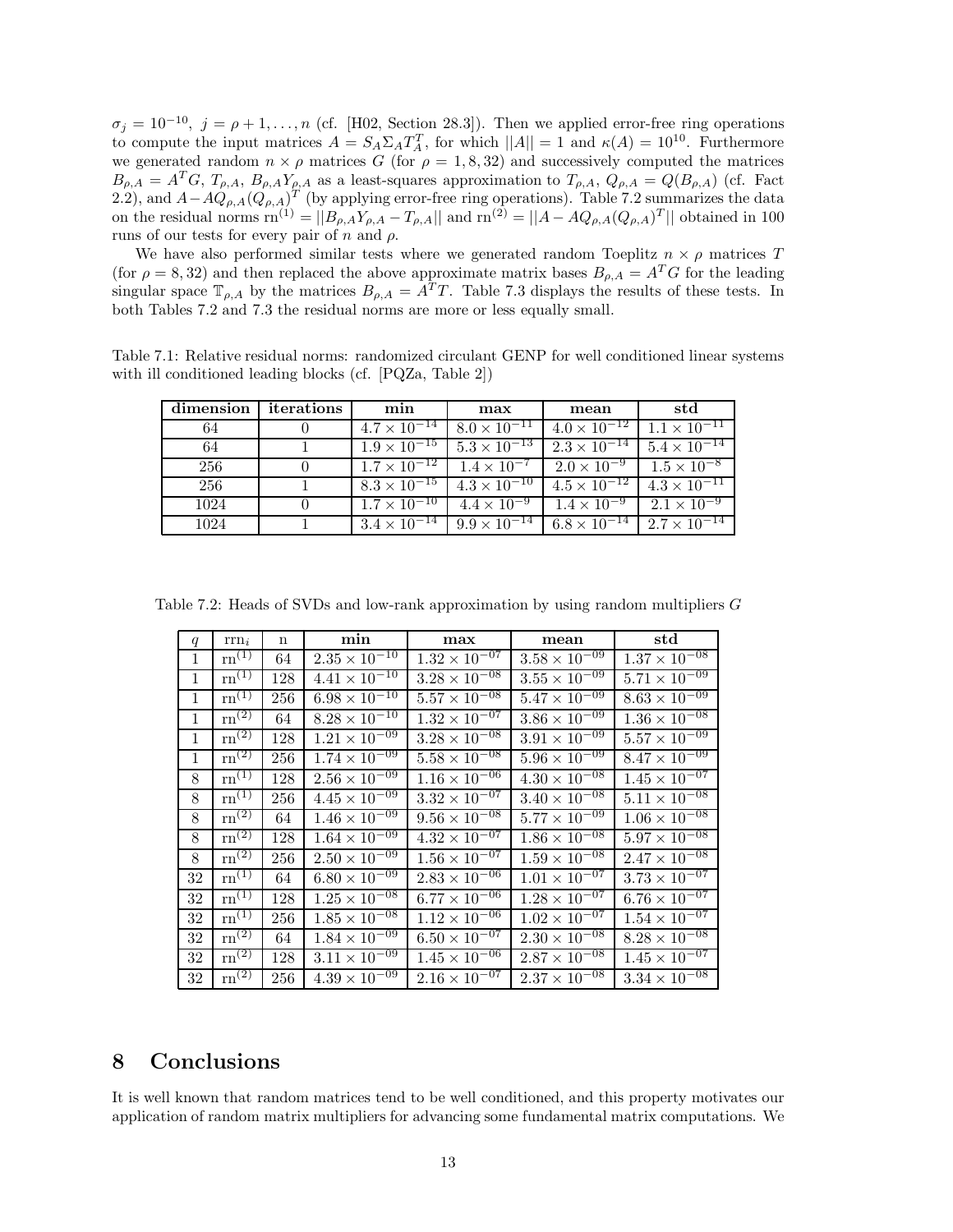| q  | $\text{rrn}^{(i)}$ | $\mathbf n$ | min                               | max                               | mean                              | std                    |
|----|--------------------|-------------|-----------------------------------|-----------------------------------|-----------------------------------|------------------------|
| 8  | $rm^{(1)}$         | 64          | $2.22 \times 10^{-09}$            | $7.89 \times 10^{-06}$            | $1.43 \times 10^{-07}$            | $9.17 \times 10^{-07}$ |
| 8  | $rm^{(1)}$         | 128         | $3.79 \times 10^{-09}$            | $4.39 \times 10^{-05}$            | $4.87 \times 10^{-07}$            | $4.39 \times 10^{-06}$ |
| 8  | $rm^{(1)}$         | 256         | $5.33 \times 10^{-09}$            | $3.06 \times 10^{-\overline{06}}$ | $6.65 \times 10^{-08}$            | $3.12 \times 10^{-07}$ |
| 8  | $rm^{(2)}$         | 64          | $1.13 \times 10^{-09}$            | $3.66 \times 10^{-06}$            | $6.37 \times 10^{-08}$            | $4.11 \times 10^{-07}$ |
| 8  | $rm^{(2)}$         | 128         | $1.81 \times 10^{-09}$            | $1.67 \times 10^{-05}$            | $1.90 \times 10^{-\overline{07}}$ | $1.67 \times 10^{-06}$ |
| 8  | $rm^{(2)}$         | 256         | $2.96 \times 10^{-09}$            | $1.25 \times 10^{-06}$            | $2.92 \times 10^{-08}$            | $1.28 \times 10^{-07}$ |
| 32 | $rm^{(1)}$         | 64          | $6.22 \times 10^{-09}$            | $5.00 \times 10^{-07}$            | $4.06 \times 10^{-08}$            | $6.04 \times 10^{-08}$ |
| 32 | $rm^{(1)}$         | 128         | $2.73 \times 10^{-\overline{08}}$ | $4.88 \times 10^{-06}$            | $2.57 \times 10^{-07}$            | $8.16 \times 10^{-07}$ |
| 32 | $rm^{(1)}$         | 256         | $1.78 \times 10^{-08}$            | $1.25 \times 10^{-06}$            | $1.18 \times 10^{-07}$            | $2.03 \times 10^{-07}$ |
| 32 | $rm^{(2)}$         | 64          | $1.64 \times 10^{-09}$            | $1.26 \times 10^{-07}$            | $9.66 \times 10^{-09}$            | $1.48 \times 10^{-08}$ |
| 32 | $rm^{(2)}$         | 128         | $5.71 \times 10^{-09}$            | $9.90 \times 10^{-07}$            | $5.50 \times 10^{-08}$            | $1.68 \times 10^{-07}$ |
| 32 | $rm^{(2)}$         | 256         | $4.02 \times 10^{-09}$            | $2.85 \times 10^{-07}$            | $2.74 \times 10^{-08}$            | $4.48 \times 10^{-08}$ |

Table 7.3: Heads of SVDs and low-rank approximations by using random Toeplitz multipliers *T*

first prove the basic fact that with a probability close to 1 multiplication by a Gaussian random matrix does not increase the condition number of a matrix and of its any block dramatically compared to the condition number of the input matrix. As an immediate implication random multipliers are likely to stabilize numerically GENP (that is Gaussian elimination with no pivoting) and block Gaussian elimination applied to a nonsingular and well conditioned matrix, possibly having ill conditioned and singular leading blocks. by applying to input matrix randomized structured multipliers. Another basic fact states that with a probability close to 1 the column sets of the products *A<sup>T</sup>G* and *AH* where an  $m \times n$  matrix *A* has a numerical rank  $\rho$  and *G* and *H* are Gaussian random matrices of sizes  $m \times \rho$  and  $n \times \rho$ , respectively, approximate some bases for the left and right leading singular spaces  $\mathcal{S}_{\rho,A}$  and  $\mathbb{T}_{\rho,A}$  associated with the  $\rho$  largest singular values of the matrix *A*. Having any of such approximate bases available we can readily approximate the matrix  $A$  by a matrix of rank  $\rho$ , This has further well known extensions to many important matrix computations, and we point out two new ones, to the approximation of a matrix by a structured matrix lying nearby and to Tensor Train decomposition. Finding new extensions and applications is a natural subject for further study.

Our extensive tests consistently show efficiency of the proposed techniques even where instead of general Gaussian random multipliers we apply structured and sparse multipliers where randomization is limited to much fewer random parameters or just to the choice of the signs  $\pm$  of a few auxiliary vectors. The recent paper [T11] is an important step toward understanding and exploiting this phenomenon and should motivate further research effort. Another natural research subject is the combination of randomized matrix multiplication with randomized techniques of additive preprocessing and augmentation, recently studied in [PGMQ], [PIMR10], [PQ10], [PQ12], [PQZC], [PQZa], [PQZb], and [PQZc].

# **Appendix**

# **A Uniform random sampling and nonsingularity of random matrices**

*Uniform random sampling* of elements from a finite set  $\Delta$  is their selection from this set at random, independently of each other and under the uniform probability distribution on the set  $\Delta$ .

**Theorem A.1.** *Under the assumptions of Lemma 3.1 let the values of the variables of the polynomial be randomly and uniformly sampled from a finite set* ∆*. Then the polynomial vanishes with a*  $\text{probability at most } \frac{d}{|\Delta|}.$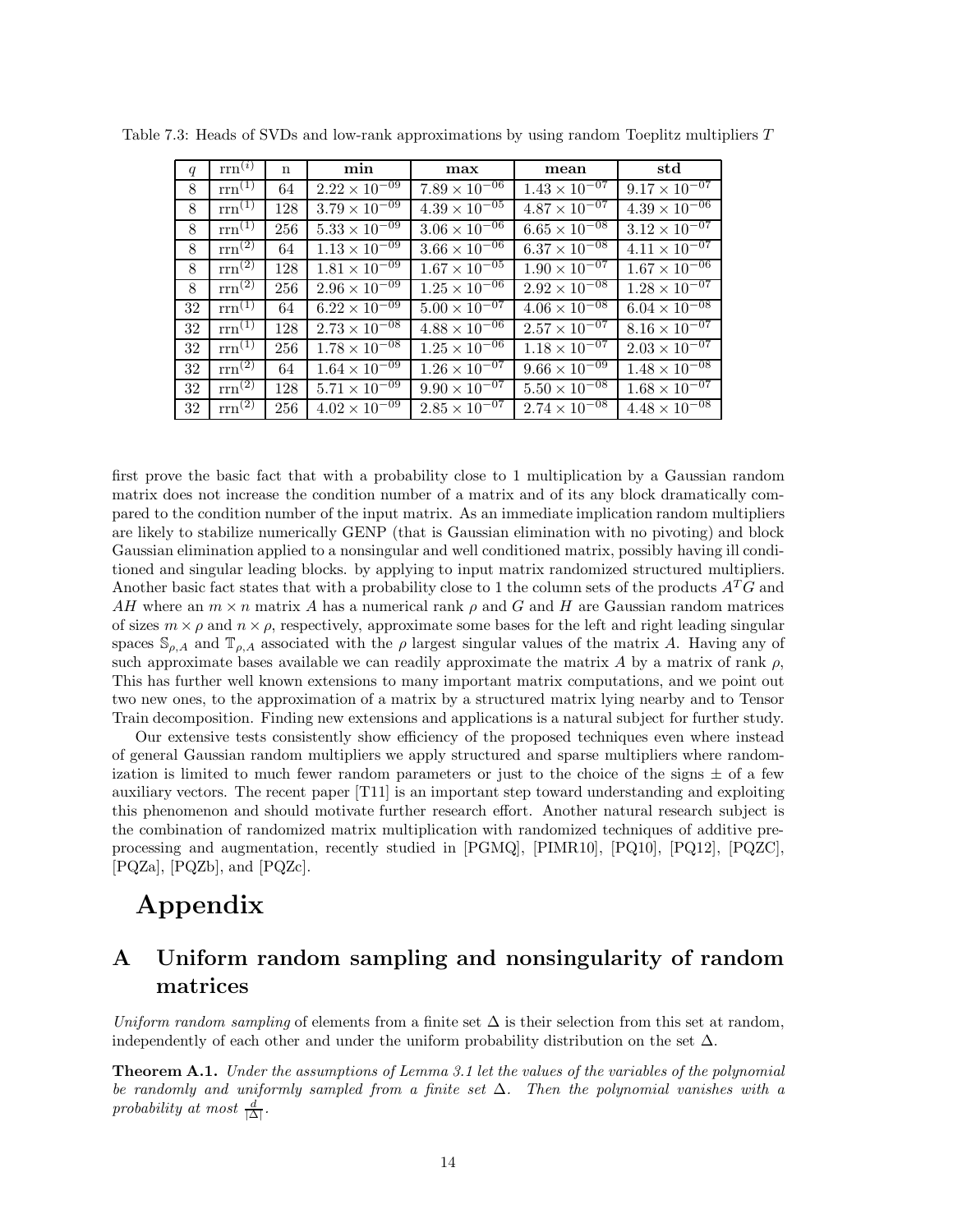**Corollary A.1.** Let the entries of a general or Toeplitz  $m \times n$  matrix have been randomly and *uniformly sampled from a finite set*  $\Delta$  *of cardinality*  $|\Delta|$  *(in any fixed ring). Let*  $l = \min\{m, n\}$ *. Then* (a) every  $k \times k$  *submatrix*  $M$  *for*  $k \leq l$  *is nonsingular with a probability at least*  $1 - \frac{k}{|\Delta|}$  *and (b) is strongly nonsingular with a probability at least*  $1 - \sum_{i=1}^{k} \frac{i}{|\Delta|} = 1 - \frac{(k+1)k}{2|\Delta|}$ .

*Proof.* The claimed properties of nonsingularity and nonvanishing hold for generic matrices. The singularity of a  $k \times k$  matrix means that its determinant vanishes, but the determinant is a polynomial of total degree *k* in the entries. Therefore Theorem A.1 implies parts (a) and consequently (b). Part (c) follows because a fixed entry of the inverse vanishes if and only if the respective entry of the adjoint vanishes, but up to the sign the latter entry is the determinant of a  $(k-1)\times(k-1)$  submatrix of the input matrix *M*, and so it is a polynomial of degree *k* − 1 in its entries. □

**Acknowledgements:** Our research has been supported by NSF Grant CCF–1116736 and PSC CUNY Awards 64512–0042 and 65792–0043. We are also grateful to Mr. Jesse Wolf for helpful comments.

## **References**

| [A94]          | O. Axelsson, <i>Iterative Solution Methods</i> , Cambridge Univ. Press, England, 1994.                                                                                                                                                                                            |
|----------------|-----------------------------------------------------------------------------------------------------------------------------------------------------------------------------------------------------------------------------------------------------------------------------------|
| [ <b>B80</b> ] | D. Bini, Border Rank of $p \times q \times 2$ Tensors and the Optimal Approximation of a Pair<br>of Bilinear Forms, in <i>Lecture Notes in Computer Science</i> , <b>85</b> , 98–108, Springer, 1980.                                                                             |
| [ <b>B86</b> ] | D. Bini, Border Rank of $m \times n \times (mn-q)$ Tensors, <i>Linear Algebra and Its Applications</i> ,<br>$79, 45-51, 1986.$                                                                                                                                                    |
| [ <b>B02</b> ] | M. Benzi, Preconditioning Techniques for Large Linear Systems: a Survey, J. of Com-<br>putational Physics, $182, 418-477, 2002$ .                                                                                                                                                 |
| [B11]          | C. Beltrán, Estimates on the Condition Number of Random, Rank-deficient Matrices,<br>IMA Journal of Numerical Analysis, 31, 1, 25–39, 2011.                                                                                                                                       |
| [BG05]         | A. Böttcher, S. M. Grudsky, Spectral Properties of Banded Toeplitz Matrices, SIAM<br>Publications, Philadelphia, 2005.                                                                                                                                                            |
| [BM01]         | D. A. Bini, B. Meini, Approximate Displacement Rank and Applications, in AMS<br>Conference "Structured Matrices in Operator Theory, Control, Signal and Image Pro-<br>cessing", Boulder, 1999 (edited by V. Olshevsky), American Math. Society, 215–232,<br>Providence, RI, 2001. |
| [CD05]         | Z. Chen, J. J. Dongarra, Condition Numbers of Gaussian Random Matrices, SIAM.<br>J. on Matrix Analysis and Applications, 27, 603-620, 2005.                                                                                                                                       |
| [D83]          | J. D. Dixon, Estimating Extremal Eigenvalues and Condition Numbers of Matrices,<br>SIAM J. on Numerical Analysis, 20, 4, 812-814, 1983.                                                                                                                                           |
| [D88]          | J. Demmel, The Probability That a Numerical Analysis Problem Is Difficult, Math. of<br>Computation, 50, 449-480, 1988.                                                                                                                                                            |
| [DL78]         | R. A. Demillo, R. J. Lipton, A Probabilistic Remark on Algebraic Program Testing,<br><i>Information Processing Letters,</i> $7, 4, 193-195, 1978.$                                                                                                                                |
| [DS01]         | K. R. Davidson, S. J. Szarek, Local Operator Theory, Random Matrices, and Ba-<br>nach Spaces, in Handbook on the Geometry of Banach Spaces (W. B. Johnson and J.<br>Lindenstrauss editors), pages 317–368, North Holland, Amsterdam, 2001.                                        |
| [E88]          | A. Edelman, Eigenvalues and Condition Numbers of Random Matrices, SIAM J. on<br>Matrix Analysis and Applications, 9, 4, 543-560, 1988.                                                                                                                                            |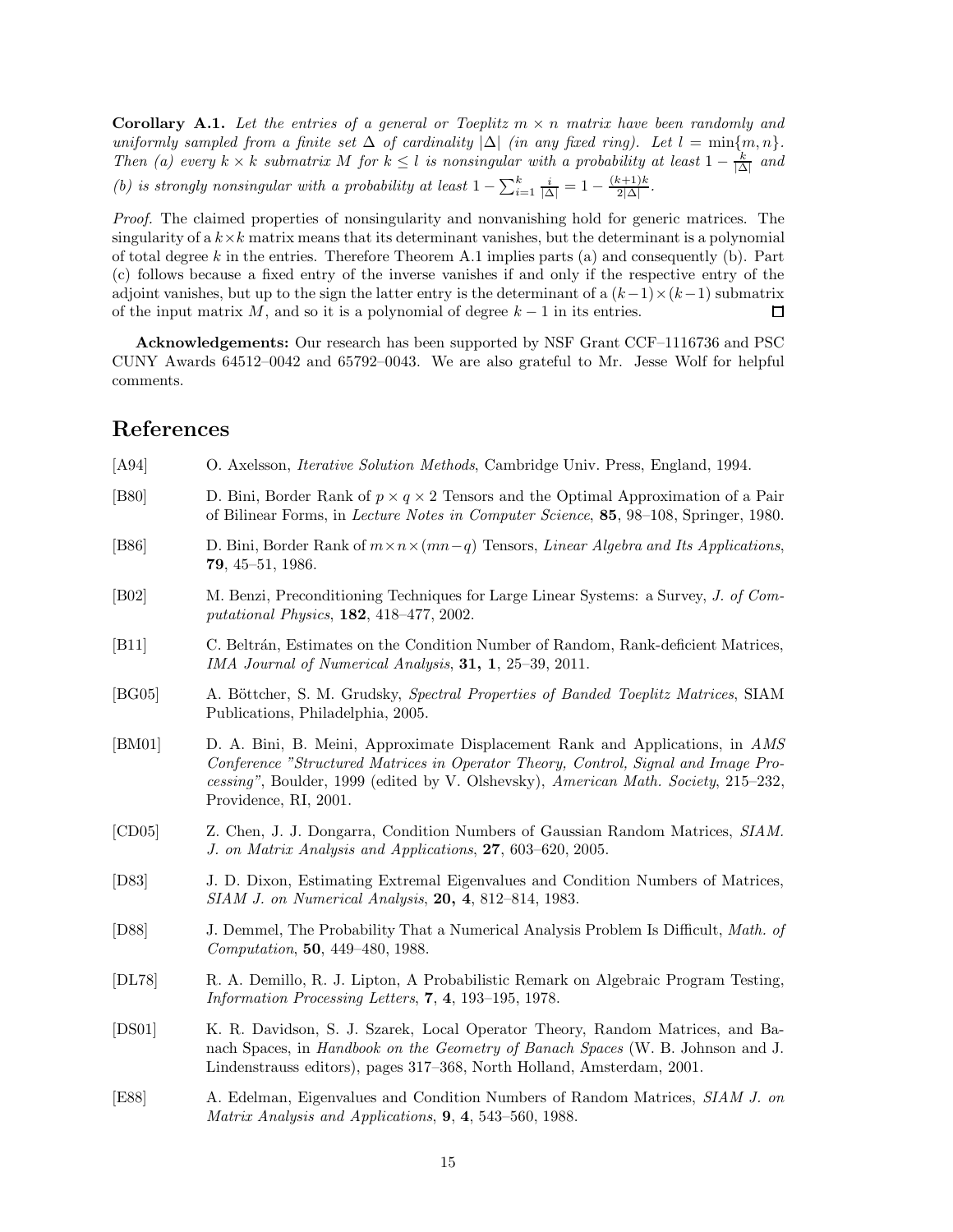- [ES05] A. Edelman, B. D. Sutton, Tails of Condition Number Distributions, *SIAM J. on Matrix Analysis and Applications*, **27**, **2**, 547–560, 2005.
- [G97] A. Greenbaum, *Iterative Methods for Solving Linear Systems*, SIAM, Philadelphia, 1997.
- [GE96] M. Gu, S. C. Eisenstat, Efficient algorithms for computing a strong rank-revealing QR factorization, *SIAM Journal on Scientific Computing*, **17**, 848–869, 1996.
- [GL96] G. H. Golub, C. F. Van Loan, *Matrix Computations*, Johns Hopkins University Press, Baltimore, Maryland, 1996 (third addition).
- [H02] N. J. Higham, *Accuracy and Stability in Numerical Analysis*, SIAM, Philadelphia, 2002 (second edition).
- [HMT11] N. Halko, P. G. Martinsson, J. A. Tropp, Finding Structure with Randomness: Probabilistic Algorithms for Constructing Approximate Matrix Decompositions, *SIAM Review*, **53, 2**, 217–288, 2011.
- [HP92] Y. P. Hong, C.–T. Pan, The rank revealing QR decomposition and SVD, *Math. of Computation*, **58**, 213–232, 1992.
- [KB09] T. G. Kolda, B. W. Bader, Tensor Decompositions and Applications, *SIAM Review*, **51, 3**, 455–500, 2009.
- [KKM79] T. Kailath, S. Y. Kung, M. Morf, Displacement Ranks of Matrices and Linear Equations, *Journal Math. Analysis and Appls*, **68, 2**, 395–407, 1979.
- [KL94] C. S. Kenney, A. J. Laub, Small-Sample Statistical Condition Estimates for General Matrix Functions, *SIAM J. on Scientific and Statistical Computing*, **15**, 36–61, 1994.
- [O09] I. V. Oseledets, A Compact Matrix Form of the d-Dimensional Tensor Decomposition, Preprint 2009-01, *INM RAS*, March 2009.
- [OT09] I. V. Oseledets, E. E. Tyrtyshnikov, Breaking the Curse of Dimensionality, or How to Use SVD in Many Dimensions, *SIAM J. Scientific Comp.*, **31**, **5**, 3744–3759, 2009.
- [OT10] I. V. Oseledets, E. E. Tyrtyshnikov, TT-cross Approximation for Multidimensional Arrays, *Linear Algebra Appls.* **432, 1**, 70–88, 2010.
- [OT11] I. Oseledets, E. E. Tyrtyshnikov, Algebraic Wavelet Transform via Quantics Tensor Train Decomposition, *SIAM J. Sci. Comp.*, **33**, **3**, 1315–1328, 2011.
- [P72] V. Y. Pan, On Schemes for the Evaluation of Products and Inverses of Matrices (in Russian), *Uspekhi Matematicheskikh Nauk*, **27**, **5 (167)**, 249–250, 1972.
- [P79] V. Y. Pan, Fields Extension and Trilinear Aggregating, Uniting and Canceling for the Acceleration of Matrix Multiplication, *Proceedings of the 20th Annual IEEE Symposium on Foundations of Computer Science (FOCS 79)*, 28–38, IEEE Computer Society Press, Long Beach, California, 1979.
- [P84] V. Y. Pan, How Can We Speed up Matrix Multiplication? *SIAM Review,* **26**, **3**, 393–415, 1984.
- [P00a] C.–T. Pan, On the Existence and Computation of Rank-revealing LU Factorization, *Linear Algebra and Its Applications*, **316**, 199–222, 2000.
- [P01] V. Y. Pan, *Structured Matrices and Polynomials: Unified Superfast Algorithms*, Birkhäuser/Springer, Boston/New York, 2001.